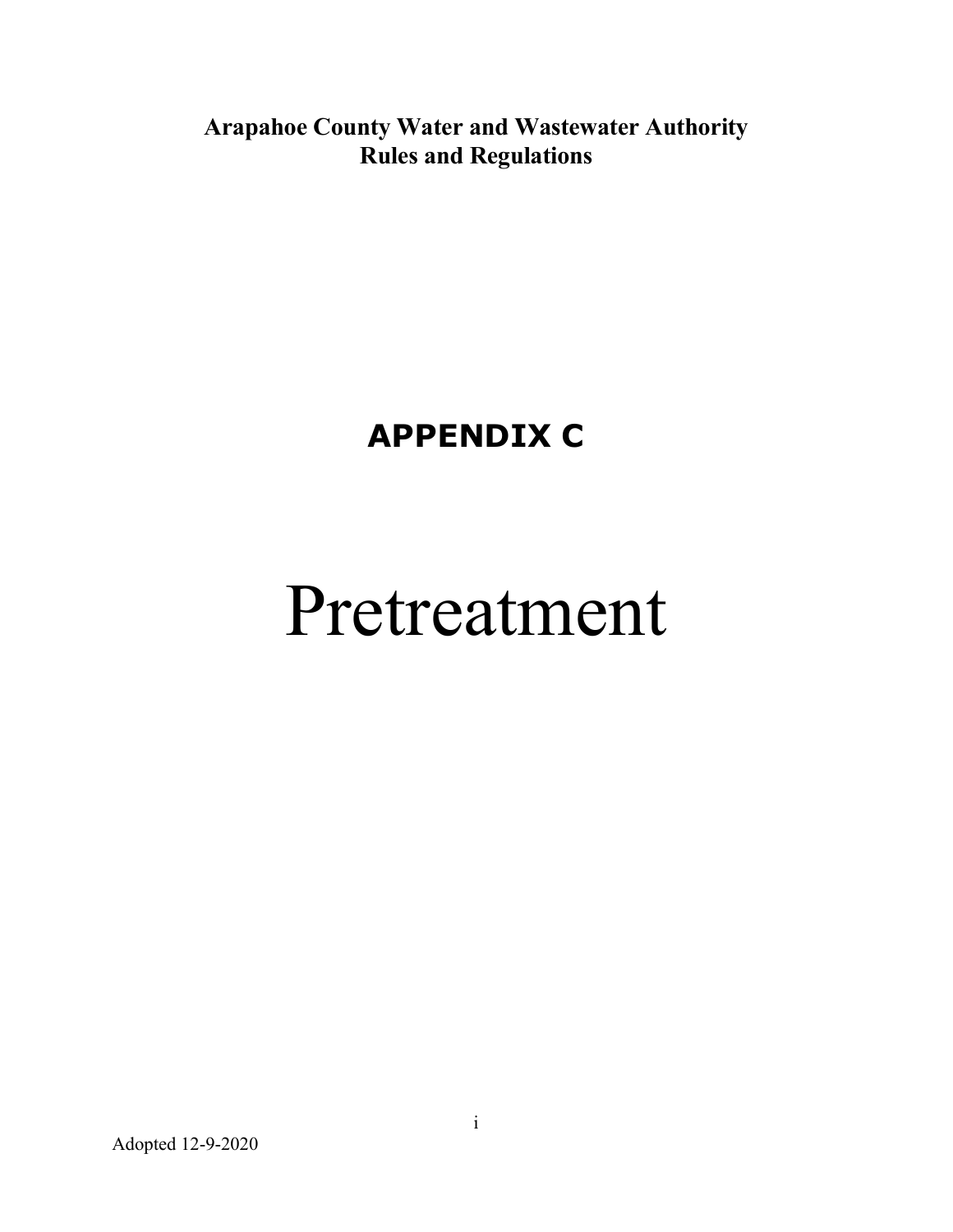| $\mathbf{1}$<br>1.1 Administration<br>$\mathbf{1}$<br>1.2<br>Abbreviations<br>$\mathbf{1}$<br>1.3 Definitions<br>5<br>1.4 Legal Authority for Regulations<br>5<br>1.5 Reasonableness Standard Applies<br>5<br><b>SECTION 2-GENERAL SEWER USE REQUIREMENTS</b><br>5<br><b>Prohibited Discharge Standards</b><br>2.1<br>$\overline{7}$<br><b>National Categorical Pretreatment Standards</b><br>2.2<br>$\overline{7}$<br>2.3<br><b>Reserved</b><br>$\overline{7}$<br>2.4 Authority's Right of Revision<br>2.5 Dilution<br>$\overline{7}$<br><b>SECTION 3-PRETREATMENT OF WASTEWATER</b><br>7<br>7<br><b>Pretreatment Facilities</b><br>3.1<br>$\overline{7}$<br><b>Additional Pretreatment Measures</b><br>3.2<br>$\bf{8}$<br>3.3 Accidental Discharge/Slug Discharge Control Plans<br>9<br>3.4 Hauled Wastewater (Reserved)<br><b>SECTION 4-INDIVIDUAL WASTEWATER DISCHARGE PERMITS and GENERAL</b><br><b>PERMITS</b><br>9<br>9<br>4.1<br><b>Wastewater Analysis</b><br>9<br>Individual Wastewater Discharge Permit and General Permit Requirement<br>4.2<br>Individual Wastewater Discharge and General Permitting: Existing<br>4.3<br>9<br><b>Connections.</b><br>4.4<br>Individual Wastewater Discharge and General, Permitting: New Connections.<br>10<br>4.5<br><b>Individual Wastewater Discharge and General Permit Decisions.</b><br>10<br><b>SECTION 5-INDIVIDUAL WASTEWATER DISCHARGE AND GENERAL PERMIT</b><br><b>ISSUANCE</b><br>10<br>5.1<br><b>Individual Wastewater Discharge and General Permit Duration</b><br>10<br>5.2<br><b>Permit Modification</b><br>10<br>5.3<br><b>Individual Wastewater Discharge Permit and General Permit Transfer</b><br>11<br>11<br>5.4<br><b>Individual Wastewater Discharge Permit and General Permit Reissuance</b><br><b>Regulation of Waste Received from Other Jurisdictions</b><br>11<br>5.5<br><b>SECTION 6-REPORTING REQUIREMENTS</b><br>11<br><b>Baseline Monitoring Reports</b><br>11<br>6.1<br><b>Compliance Schedule Progress Reports</b><br>6.2<br>11<br><b>Periodic Compliance Reports</b><br>11<br>6.3<br><b>Reports of Changed Conditions</b><br>12<br>6.4<br>6.5<br><b>Reports of Potential Problems</b><br>12<br><b>Reports from Un-permitted Users</b><br>12<br>6.6<br><b>Analytical Requirements</b><br>12<br>6.7<br>6.8<br><b>Sample Collection</b><br>12 | <b>SECTION 1 - GENERAL PROVISIONS</b> | $\mathbf{1}$ |
|-----------------------------------------------------------------------------------------------------------------------------------------------------------------------------------------------------------------------------------------------------------------------------------------------------------------------------------------------------------------------------------------------------------------------------------------------------------------------------------------------------------------------------------------------------------------------------------------------------------------------------------------------------------------------------------------------------------------------------------------------------------------------------------------------------------------------------------------------------------------------------------------------------------------------------------------------------------------------------------------------------------------------------------------------------------------------------------------------------------------------------------------------------------------------------------------------------------------------------------------------------------------------------------------------------------------------------------------------------------------------------------------------------------------------------------------------------------------------------------------------------------------------------------------------------------------------------------------------------------------------------------------------------------------------------------------------------------------------------------------------------------------------------------------------------------------------------------------------------------------------------------------------------------------------------------------------------------------------------------------------------------------------------------------------------------------------------------------------------------------------------------------------------------------------------------------------------------------------------------------------------------------------------------------------------------------------------|---------------------------------------|--------------|
|                                                                                                                                                                                                                                                                                                                                                                                                                                                                                                                                                                                                                                                                                                                                                                                                                                                                                                                                                                                                                                                                                                                                                                                                                                                                                                                                                                                                                                                                                                                                                                                                                                                                                                                                                                                                                                                                                                                                                                                                                                                                                                                                                                                                                                                                                                                             |                                       |              |
|                                                                                                                                                                                                                                                                                                                                                                                                                                                                                                                                                                                                                                                                                                                                                                                                                                                                                                                                                                                                                                                                                                                                                                                                                                                                                                                                                                                                                                                                                                                                                                                                                                                                                                                                                                                                                                                                                                                                                                                                                                                                                                                                                                                                                                                                                                                             |                                       |              |
|                                                                                                                                                                                                                                                                                                                                                                                                                                                                                                                                                                                                                                                                                                                                                                                                                                                                                                                                                                                                                                                                                                                                                                                                                                                                                                                                                                                                                                                                                                                                                                                                                                                                                                                                                                                                                                                                                                                                                                                                                                                                                                                                                                                                                                                                                                                             |                                       |              |
|                                                                                                                                                                                                                                                                                                                                                                                                                                                                                                                                                                                                                                                                                                                                                                                                                                                                                                                                                                                                                                                                                                                                                                                                                                                                                                                                                                                                                                                                                                                                                                                                                                                                                                                                                                                                                                                                                                                                                                                                                                                                                                                                                                                                                                                                                                                             |                                       |              |
|                                                                                                                                                                                                                                                                                                                                                                                                                                                                                                                                                                                                                                                                                                                                                                                                                                                                                                                                                                                                                                                                                                                                                                                                                                                                                                                                                                                                                                                                                                                                                                                                                                                                                                                                                                                                                                                                                                                                                                                                                                                                                                                                                                                                                                                                                                                             |                                       |              |
|                                                                                                                                                                                                                                                                                                                                                                                                                                                                                                                                                                                                                                                                                                                                                                                                                                                                                                                                                                                                                                                                                                                                                                                                                                                                                                                                                                                                                                                                                                                                                                                                                                                                                                                                                                                                                                                                                                                                                                                                                                                                                                                                                                                                                                                                                                                             |                                       |              |
|                                                                                                                                                                                                                                                                                                                                                                                                                                                                                                                                                                                                                                                                                                                                                                                                                                                                                                                                                                                                                                                                                                                                                                                                                                                                                                                                                                                                                                                                                                                                                                                                                                                                                                                                                                                                                                                                                                                                                                                                                                                                                                                                                                                                                                                                                                                             |                                       |              |
|                                                                                                                                                                                                                                                                                                                                                                                                                                                                                                                                                                                                                                                                                                                                                                                                                                                                                                                                                                                                                                                                                                                                                                                                                                                                                                                                                                                                                                                                                                                                                                                                                                                                                                                                                                                                                                                                                                                                                                                                                                                                                                                                                                                                                                                                                                                             |                                       |              |
|                                                                                                                                                                                                                                                                                                                                                                                                                                                                                                                                                                                                                                                                                                                                                                                                                                                                                                                                                                                                                                                                                                                                                                                                                                                                                                                                                                                                                                                                                                                                                                                                                                                                                                                                                                                                                                                                                                                                                                                                                                                                                                                                                                                                                                                                                                                             |                                       |              |
|                                                                                                                                                                                                                                                                                                                                                                                                                                                                                                                                                                                                                                                                                                                                                                                                                                                                                                                                                                                                                                                                                                                                                                                                                                                                                                                                                                                                                                                                                                                                                                                                                                                                                                                                                                                                                                                                                                                                                                                                                                                                                                                                                                                                                                                                                                                             |                                       |              |
|                                                                                                                                                                                                                                                                                                                                                                                                                                                                                                                                                                                                                                                                                                                                                                                                                                                                                                                                                                                                                                                                                                                                                                                                                                                                                                                                                                                                                                                                                                                                                                                                                                                                                                                                                                                                                                                                                                                                                                                                                                                                                                                                                                                                                                                                                                                             |                                       |              |
|                                                                                                                                                                                                                                                                                                                                                                                                                                                                                                                                                                                                                                                                                                                                                                                                                                                                                                                                                                                                                                                                                                                                                                                                                                                                                                                                                                                                                                                                                                                                                                                                                                                                                                                                                                                                                                                                                                                                                                                                                                                                                                                                                                                                                                                                                                                             |                                       |              |
|                                                                                                                                                                                                                                                                                                                                                                                                                                                                                                                                                                                                                                                                                                                                                                                                                                                                                                                                                                                                                                                                                                                                                                                                                                                                                                                                                                                                                                                                                                                                                                                                                                                                                                                                                                                                                                                                                                                                                                                                                                                                                                                                                                                                                                                                                                                             |                                       |              |
|                                                                                                                                                                                                                                                                                                                                                                                                                                                                                                                                                                                                                                                                                                                                                                                                                                                                                                                                                                                                                                                                                                                                                                                                                                                                                                                                                                                                                                                                                                                                                                                                                                                                                                                                                                                                                                                                                                                                                                                                                                                                                                                                                                                                                                                                                                                             |                                       |              |
|                                                                                                                                                                                                                                                                                                                                                                                                                                                                                                                                                                                                                                                                                                                                                                                                                                                                                                                                                                                                                                                                                                                                                                                                                                                                                                                                                                                                                                                                                                                                                                                                                                                                                                                                                                                                                                                                                                                                                                                                                                                                                                                                                                                                                                                                                                                             |                                       |              |
|                                                                                                                                                                                                                                                                                                                                                                                                                                                                                                                                                                                                                                                                                                                                                                                                                                                                                                                                                                                                                                                                                                                                                                                                                                                                                                                                                                                                                                                                                                                                                                                                                                                                                                                                                                                                                                                                                                                                                                                                                                                                                                                                                                                                                                                                                                                             |                                       |              |
|                                                                                                                                                                                                                                                                                                                                                                                                                                                                                                                                                                                                                                                                                                                                                                                                                                                                                                                                                                                                                                                                                                                                                                                                                                                                                                                                                                                                                                                                                                                                                                                                                                                                                                                                                                                                                                                                                                                                                                                                                                                                                                                                                                                                                                                                                                                             |                                       |              |
|                                                                                                                                                                                                                                                                                                                                                                                                                                                                                                                                                                                                                                                                                                                                                                                                                                                                                                                                                                                                                                                                                                                                                                                                                                                                                                                                                                                                                                                                                                                                                                                                                                                                                                                                                                                                                                                                                                                                                                                                                                                                                                                                                                                                                                                                                                                             |                                       |              |
|                                                                                                                                                                                                                                                                                                                                                                                                                                                                                                                                                                                                                                                                                                                                                                                                                                                                                                                                                                                                                                                                                                                                                                                                                                                                                                                                                                                                                                                                                                                                                                                                                                                                                                                                                                                                                                                                                                                                                                                                                                                                                                                                                                                                                                                                                                                             |                                       |              |
|                                                                                                                                                                                                                                                                                                                                                                                                                                                                                                                                                                                                                                                                                                                                                                                                                                                                                                                                                                                                                                                                                                                                                                                                                                                                                                                                                                                                                                                                                                                                                                                                                                                                                                                                                                                                                                                                                                                                                                                                                                                                                                                                                                                                                                                                                                                             |                                       |              |
|                                                                                                                                                                                                                                                                                                                                                                                                                                                                                                                                                                                                                                                                                                                                                                                                                                                                                                                                                                                                                                                                                                                                                                                                                                                                                                                                                                                                                                                                                                                                                                                                                                                                                                                                                                                                                                                                                                                                                                                                                                                                                                                                                                                                                                                                                                                             |                                       |              |
|                                                                                                                                                                                                                                                                                                                                                                                                                                                                                                                                                                                                                                                                                                                                                                                                                                                                                                                                                                                                                                                                                                                                                                                                                                                                                                                                                                                                                                                                                                                                                                                                                                                                                                                                                                                                                                                                                                                                                                                                                                                                                                                                                                                                                                                                                                                             |                                       |              |
|                                                                                                                                                                                                                                                                                                                                                                                                                                                                                                                                                                                                                                                                                                                                                                                                                                                                                                                                                                                                                                                                                                                                                                                                                                                                                                                                                                                                                                                                                                                                                                                                                                                                                                                                                                                                                                                                                                                                                                                                                                                                                                                                                                                                                                                                                                                             |                                       |              |
|                                                                                                                                                                                                                                                                                                                                                                                                                                                                                                                                                                                                                                                                                                                                                                                                                                                                                                                                                                                                                                                                                                                                                                                                                                                                                                                                                                                                                                                                                                                                                                                                                                                                                                                                                                                                                                                                                                                                                                                                                                                                                                                                                                                                                                                                                                                             |                                       |              |
|                                                                                                                                                                                                                                                                                                                                                                                                                                                                                                                                                                                                                                                                                                                                                                                                                                                                                                                                                                                                                                                                                                                                                                                                                                                                                                                                                                                                                                                                                                                                                                                                                                                                                                                                                                                                                                                                                                                                                                                                                                                                                                                                                                                                                                                                                                                             |                                       |              |
|                                                                                                                                                                                                                                                                                                                                                                                                                                                                                                                                                                                                                                                                                                                                                                                                                                                                                                                                                                                                                                                                                                                                                                                                                                                                                                                                                                                                                                                                                                                                                                                                                                                                                                                                                                                                                                                                                                                                                                                                                                                                                                                                                                                                                                                                                                                             |                                       |              |
|                                                                                                                                                                                                                                                                                                                                                                                                                                                                                                                                                                                                                                                                                                                                                                                                                                                                                                                                                                                                                                                                                                                                                                                                                                                                                                                                                                                                                                                                                                                                                                                                                                                                                                                                                                                                                                                                                                                                                                                                                                                                                                                                                                                                                                                                                                                             |                                       |              |
|                                                                                                                                                                                                                                                                                                                                                                                                                                                                                                                                                                                                                                                                                                                                                                                                                                                                                                                                                                                                                                                                                                                                                                                                                                                                                                                                                                                                                                                                                                                                                                                                                                                                                                                                                                                                                                                                                                                                                                                                                                                                                                                                                                                                                                                                                                                             |                                       |              |
|                                                                                                                                                                                                                                                                                                                                                                                                                                                                                                                                                                                                                                                                                                                                                                                                                                                                                                                                                                                                                                                                                                                                                                                                                                                                                                                                                                                                                                                                                                                                                                                                                                                                                                                                                                                                                                                                                                                                                                                                                                                                                                                                                                                                                                                                                                                             |                                       |              |
|                                                                                                                                                                                                                                                                                                                                                                                                                                                                                                                                                                                                                                                                                                                                                                                                                                                                                                                                                                                                                                                                                                                                                                                                                                                                                                                                                                                                                                                                                                                                                                                                                                                                                                                                                                                                                                                                                                                                                                                                                                                                                                                                                                                                                                                                                                                             |                                       |              |
|                                                                                                                                                                                                                                                                                                                                                                                                                                                                                                                                                                                                                                                                                                                                                                                                                                                                                                                                                                                                                                                                                                                                                                                                                                                                                                                                                                                                                                                                                                                                                                                                                                                                                                                                                                                                                                                                                                                                                                                                                                                                                                                                                                                                                                                                                                                             |                                       |              |
|                                                                                                                                                                                                                                                                                                                                                                                                                                                                                                                                                                                                                                                                                                                                                                                                                                                                                                                                                                                                                                                                                                                                                                                                                                                                                                                                                                                                                                                                                                                                                                                                                                                                                                                                                                                                                                                                                                                                                                                                                                                                                                                                                                                                                                                                                                                             |                                       |              |
|                                                                                                                                                                                                                                                                                                                                                                                                                                                                                                                                                                                                                                                                                                                                                                                                                                                                                                                                                                                                                                                                                                                                                                                                                                                                                                                                                                                                                                                                                                                                                                                                                                                                                                                                                                                                                                                                                                                                                                                                                                                                                                                                                                                                                                                                                                                             |                                       |              |
|                                                                                                                                                                                                                                                                                                                                                                                                                                                                                                                                                                                                                                                                                                                                                                                                                                                                                                                                                                                                                                                                                                                                                                                                                                                                                                                                                                                                                                                                                                                                                                                                                                                                                                                                                                                                                                                                                                                                                                                                                                                                                                                                                                                                                                                                                                                             |                                       |              |
|                                                                                                                                                                                                                                                                                                                                                                                                                                                                                                                                                                                                                                                                                                                                                                                                                                                                                                                                                                                                                                                                                                                                                                                                                                                                                                                                                                                                                                                                                                                                                                                                                                                                                                                                                                                                                                                                                                                                                                                                                                                                                                                                                                                                                                                                                                                             |                                       |              |
|                                                                                                                                                                                                                                                                                                                                                                                                                                                                                                                                                                                                                                                                                                                                                                                                                                                                                                                                                                                                                                                                                                                                                                                                                                                                                                                                                                                                                                                                                                                                                                                                                                                                                                                                                                                                                                                                                                                                                                                                                                                                                                                                                                                                                                                                                                                             |                                       |              |
|                                                                                                                                                                                                                                                                                                                                                                                                                                                                                                                                                                                                                                                                                                                                                                                                                                                                                                                                                                                                                                                                                                                                                                                                                                                                                                                                                                                                                                                                                                                                                                                                                                                                                                                                                                                                                                                                                                                                                                                                                                                                                                                                                                                                                                                                                                                             |                                       |              |
|                                                                                                                                                                                                                                                                                                                                                                                                                                                                                                                                                                                                                                                                                                                                                                                                                                                                                                                                                                                                                                                                                                                                                                                                                                                                                                                                                                                                                                                                                                                                                                                                                                                                                                                                                                                                                                                                                                                                                                                                                                                                                                                                                                                                                                                                                                                             |                                       |              |
|                                                                                                                                                                                                                                                                                                                                                                                                                                                                                                                                                                                                                                                                                                                                                                                                                                                                                                                                                                                                                                                                                                                                                                                                                                                                                                                                                                                                                                                                                                                                                                                                                                                                                                                                                                                                                                                                                                                                                                                                                                                                                                                                                                                                                                                                                                                             |                                       |              |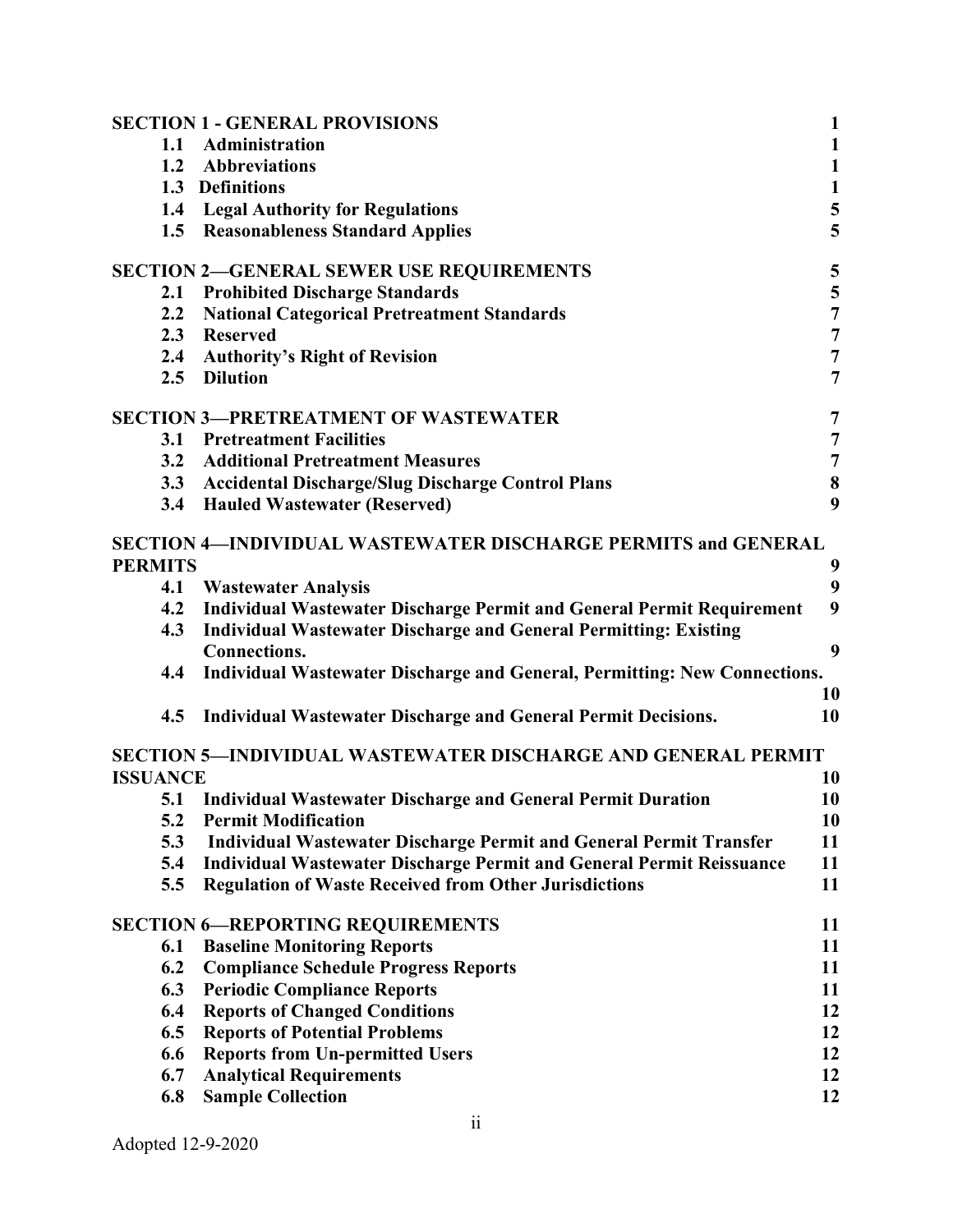| 6.9 Date of Receipt of Reports                                     | 13 |
|--------------------------------------------------------------------|----|
| 6.10 Recordkeeping                                                 | 13 |
| <b>6.11 Certification Statements</b>                               | 14 |
| <b>SECTION 7-COMPLIANCE MONITORING</b>                             | 15 |
| <b>Right of Entry: Inspection and Sampling</b><br>7.1              | 15 |
| <b>Search Warrants</b><br>7.2                                      | 15 |
| <b>SECTION 8-PUBLICATION OF USERS IN SIGNIFICANT NONCOMPLIANCE</b> | 15 |
| <b>SECTION 9-ADMINISTRATIVE ENFORCEMENT REMEDIES</b>               | 15 |
| <b>Administrative actions</b><br>9.1                               | 15 |
| 9.2 Administrative Fines                                           | 15 |
| 9.3 Emergency Suspensions                                          | 16 |
| 9.4 Cost of Collection                                             | 16 |
| <b>SECTION 10-JUDICIAL ENFORCEMENT REMEDIES</b>                    | 17 |
| <b>10.1 Criminal Prosecution</b>                                   | 17 |
| <b>10.2 Remedies Nonexclusive</b>                                  | 17 |
| <b>SECTION 11 - PRETREATMENT CHARGES AND FEES</b>                  | 17 |
| 11.1 Charges and Fees                                              | 17 |
| <b>SECTION 12-MISCELLANEOUS PROVISIONS</b>                         | 18 |
| 12.1 Severability                                                  | 18 |
| <b>SECTION 13-EFFECTIVE DATE</b>                                   | 18 |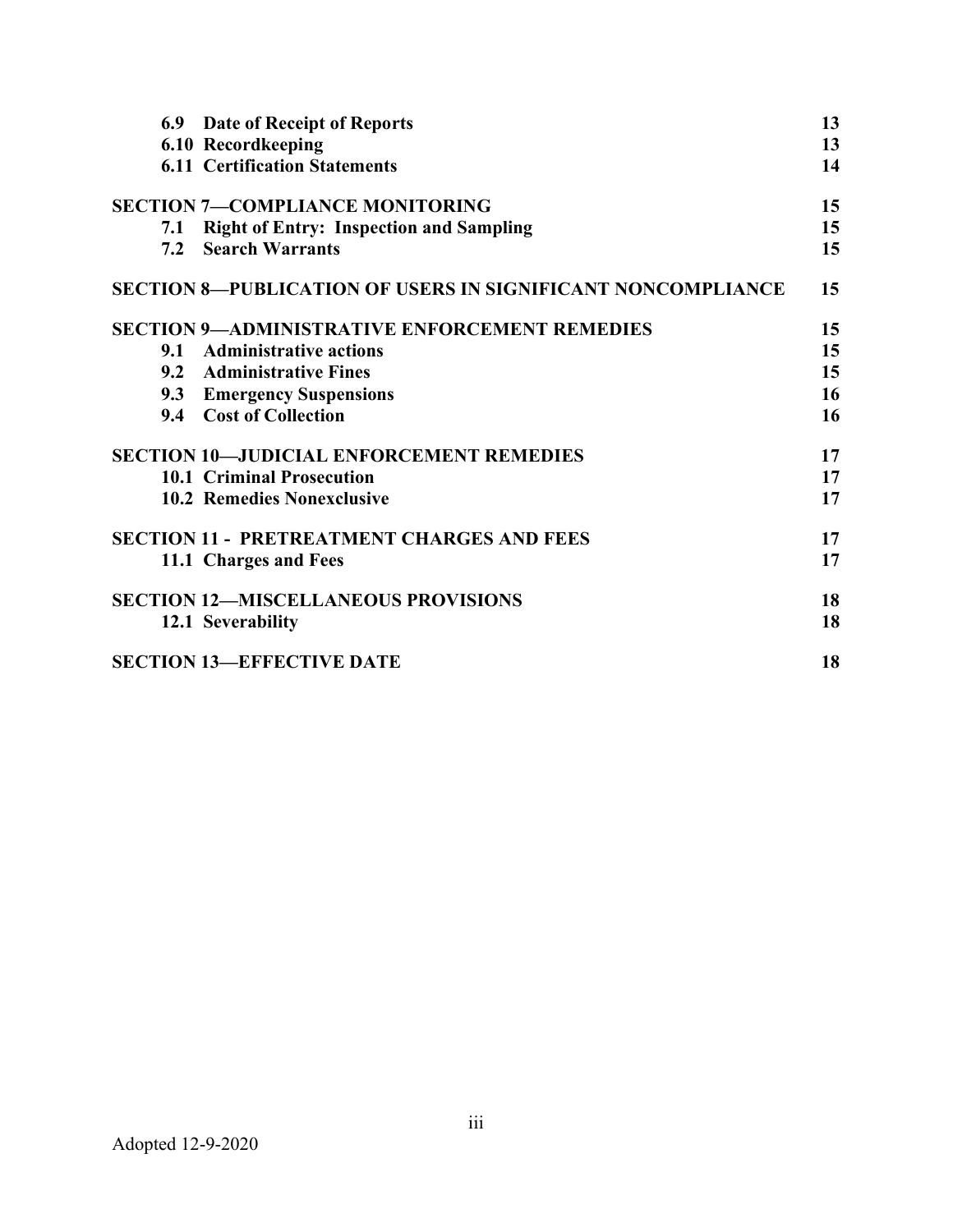# SECTION 1 - GENERAL PROVISIONS

# 1.1 Administration

Except as otherwise provided herein, the Pretreatment Coordinator shall administer, implement, and enforce the provisions of this Appendix C. Any powers granted to or duties imposed upon the Pretreatment Coordinator may be delegated by the Pretreatment Coordinator to a duly authorized Authority employee.

#### 1.2 Abbreviations

The following abbreviations, when used in this Appendix C, shall have the designated meanings:

- BOD Biochemical Oxygen Demand;
- BMP Best Management Practice;
- BMR Baseline Monitoring Report;
- CFR Code of Federal Regulations;
- CIU Categorical Industrial User;
- COD Chemical Oxygen Demand;
- EPA U.S. Environmental Protection Agency;
- GPD gallons per day;
- $\bullet$  IU Industrial User;
- $\bullet$  MG/l milligrams per liter;
- NPDES National Pollutant Discharge Elimination System;
- NSCIU Non-Significant Categorical Industrial User;
- POTW Publicly Owned Treatment Works;
- RCRA -Resource Conservation and Recovery Act;
- SIU Significant Industrial User;
- SNC Significant Noncompliance;
- TSS Total Suspended Solids;
- U.S.C. -United States Code;

#### 1.3 Definitions

Unless a provision explicitly states otherwise, the following terms and phrases, as used in this Appendix C, shall have the meanings hereinafter designated.

- Act or "the Act". The Federal Water Pollution Control Act, also known as the Clean Water Act, as amended, 33 U.S.C. section 1251 et seq.
- Approval Authority. U.S. Environmental Protection Agency (Region 8).
- Authority. Arapahoe County Water and Wastewater Authority (ACWWA).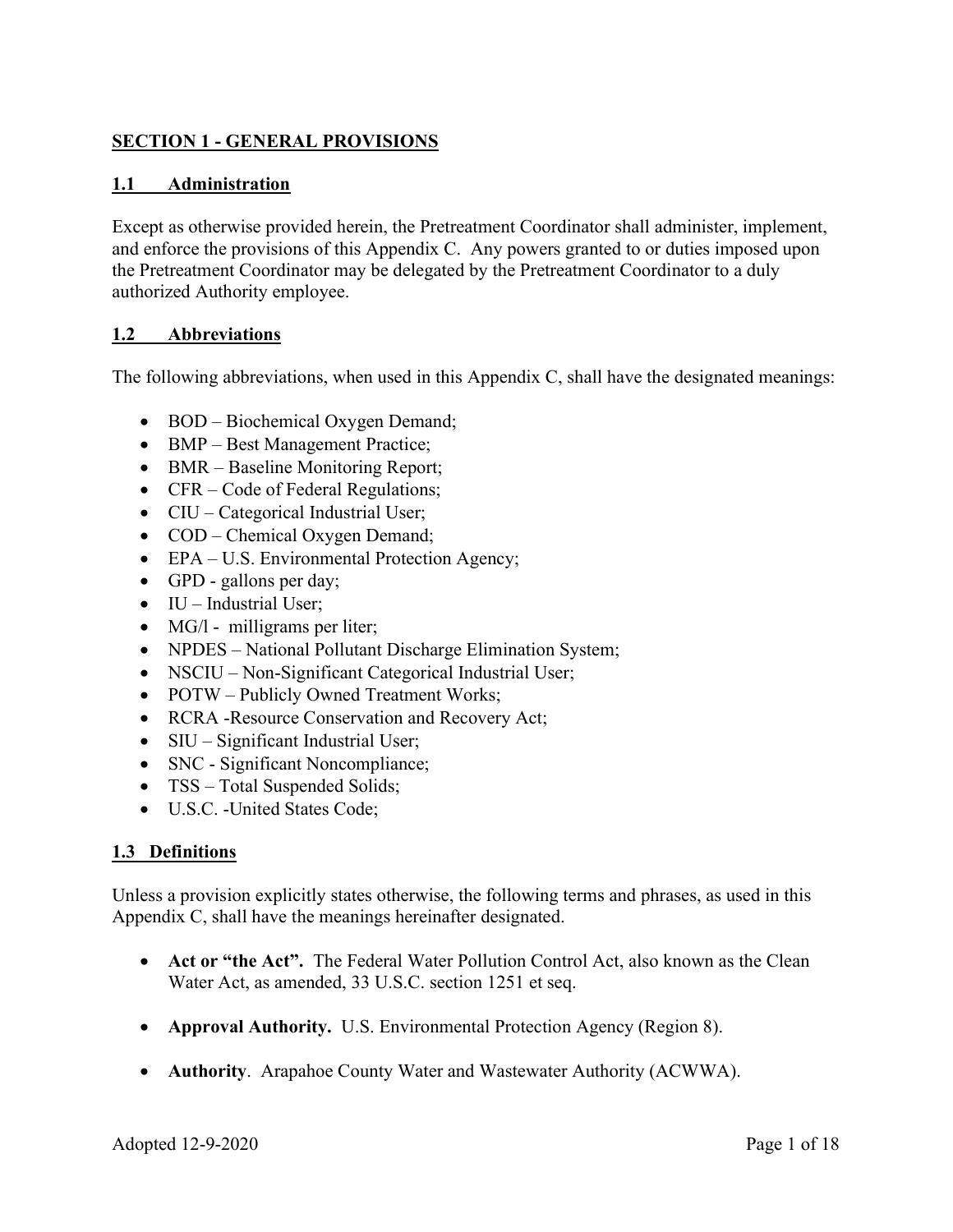# Authorized or Duly Authorized Representative of the User.

- o If the User is a corporation:
	- An officer of the corporation or
	- An on site person authorized by an officer of the corporation
- o If the User is a partnership or sole proprietorship: a general partner or proprietor, respectively.
- o If the User is a Federal, State, or local governmental facility: a director or official appointed to oversee the operation of the facility.
- o The individuals described in paragraphs 1 through 3, above, may designate a Duly Authorized Representative responsible for the environmental matters for the company, and the written authorization is submitted to the Authority.
- Best Management Practices or BMPs. Schedules of activities, prohibitions of practices, maintenance procedures, and other management practices.
- Biochemical Oxygen Demand or BOD. The quantity of oxygen utilized in the biochemical oxidation of organic matter under standard laboratory procedures.
- Board of Directors. The governing body of the Authority.
- Categorical Industrial User. An Industrial User subject to a categorical Pretreatment Standard or categorical Standard.
- Categorical Pretreatment Standard or Categorical Standard. Any regulation containing pollutant discharge limits promulgated by EPA.
- Chemical Oxygen Demand or COD. A measure of the oxygen required to oxidize all compounds, both organic and inorganic, in water.
- Control Authority. Arapahoe County Water and Wastewater Authority (ACWWA)
- Daily Maximum. The arithmetic average of all effluent samples for a pollutant collected during a calendar day.
- Daily Maximum Limit. The maximum allowable discharge limit of a pollutant during a calendar day.
- Existing Source. Any source of discharge that is not a "New Source."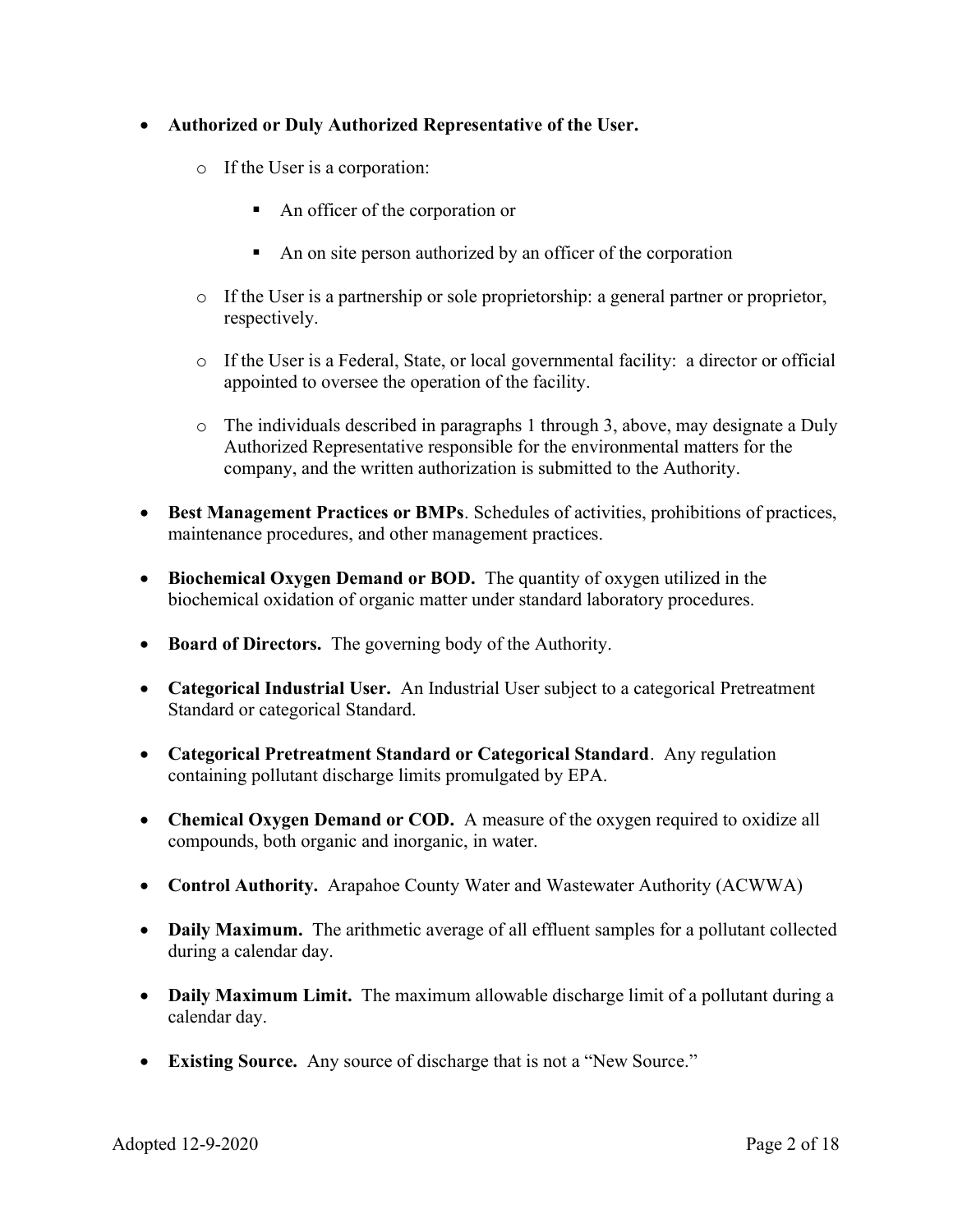- Grab Sample. A sample that is taken from a waste-stream without regard to the flow in the waste-stream and over a period of time not to exceed fifteen (15) minutes.
- Indirect Discharge or Discharge. The introduction of pollutants into the POTW from any non-domestic source.
- Instantaneous Limit. The maximum concentration of a pollutant allowed to be discharged at any time.
- Interference. A discharge that, alone or in conjunction with a discharge or discharges from other sources, inhibits or disrupts the POTW,s operations, disposals or discharges.
- Medical Waste. Isolation wastes, infectious agents, human blood and blood products, pathological wastes, sharps, body parts, contaminated bedding, surgical wastes, potentially contaminated laboratory wastes, and dialysis wastes.
- Monthly Average. The sum of all "daily discharges" measured during a calendar month divided by the number of "daily discharges".
- Monthly Average Limit. The highest allowable monthly average.
- National Pretreatment Standard, Pretreatment Standard, or Standard. Any regulation containing pollutant discharge limits promulgated by the EPA in accordance with section 307 (b) and (c) of the Act, which applies to Industrial Users. This term includes prohibitive discharge limits established pursuant to §403.5.
- New Source. Any building, structure, facility, or installation from which there is (or may be) a discharge of pollutants, the construction or modification of which commenced after the publication of proposed Pretreatment Standards under section 307(c) of the Act that will be applicable to such source if such Standards are thereafter promulgated in accordance with that section.
- Non-contact Cooling Water. Water used for cooling that does not come into direct contact with any raw material, intermediate product, waste product, or finished product.
- Pass Through. A discharge which exits the POTW into waters of the United States in quantities or concentrations which, alone or in conjunction with a discharge or discharges from other sources, is a cause of a violation of any requirement of the Authority's NPDES permit, including an increase in the magnitude or duration of a violation.
- pH. A measure of the acidity or alkalinity of a solution, expressed in standard units.
- Pollutant. Any materials deemed hazardous to the POTW.
- Pretreatment. The reduction of the amount of pollutants introduced into the POTW.

Adopted 12-9-2020 **Page 3 of 18**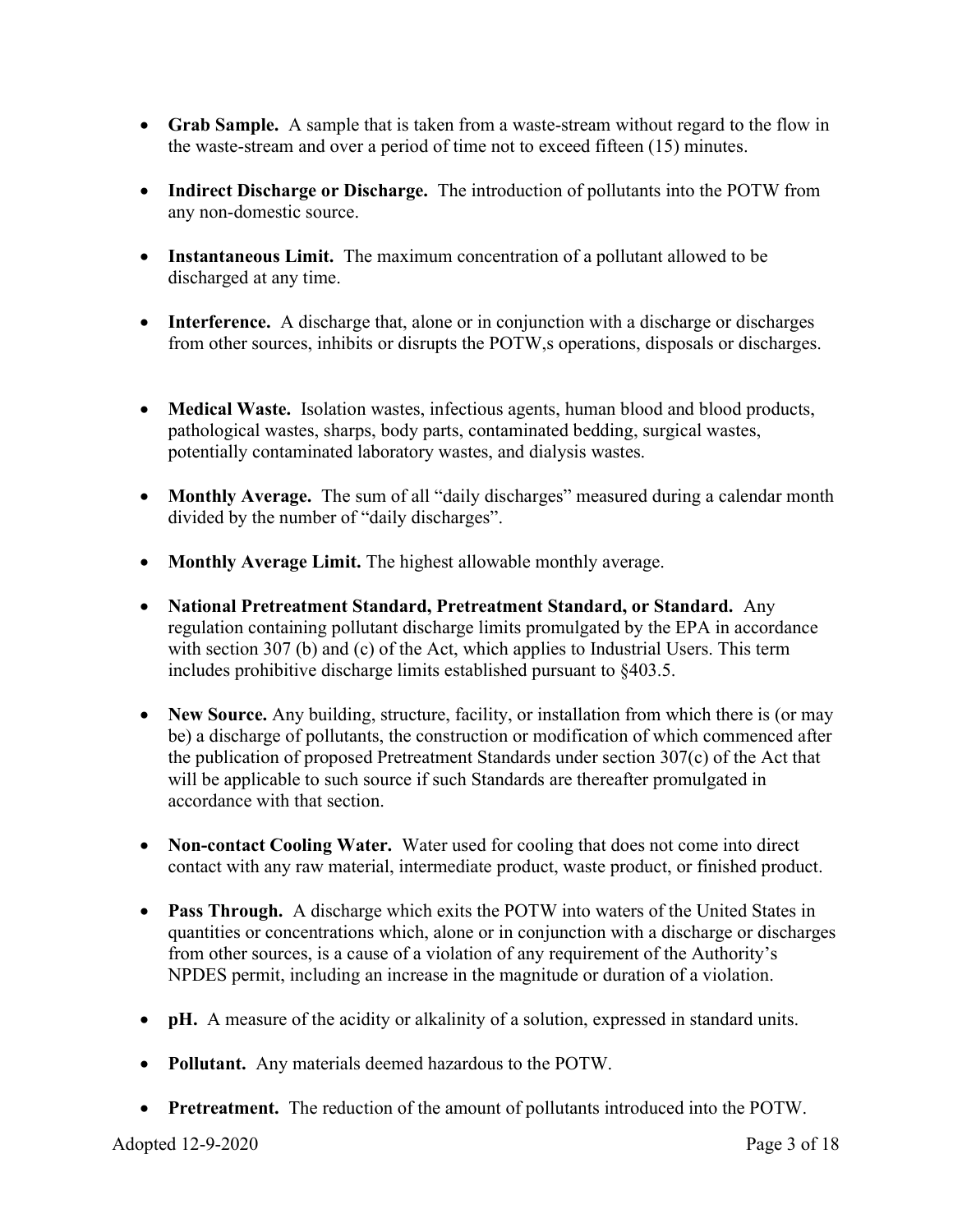- Pretreatment Coordinator. The person designated by the Authority to supervise the operation of the POTW, and who is charged with certain duties and responsibilities by this Appendix C. The term also means a Duly Authorized Representative of the Pretreatment Coordinator.
- Pretreatment Requirements. Any substantive or procedural requirement related to pretreatment imposed on a User.
- Prohibited Discharges. Prohibitions against the discharge of certain substances.
- Publicly Owned Treatment Works. A treatment works as defined by section 212 of the Act, which is owned by a State or municipality (as defined by section 502(4) of the Act). This definition includes any devices and systems used in the storage, treatment, recycling and reclamation of municipal sewage or industrial wastes of a liquid nature. It also includes sewers, pipes and other conveyances only if they convey wastewater to a POTW Treatment Plant. The term also means the municipality as defined in section 502(4) of the Act, which has jurisdiction over the Indirect Discharges to and the discharges from such a treatment works.
- Septic Tank Waste. Any sewage from holding tanks such as vessels, chemical toilets, campers, trailers, and septic tanks.
- Sewage. Human excrement and gray water (household showers, dishwashing operations, etc.).
- Significant Industrial User (SIU). An Industrial User subject to categorical Pretreatment Standards or n Industrial User that:
	- Discharges an average of twenty-five thousand (25,000) gpd or more of process wastewater to the POTW (excluding sanitary, non-contact cooling and boiler blow-down wastewater);
	- Contributes a process waste-stream which makes up five  $(5)$  percent or more of the average dry weather hydraulic or organic capacity of the POTW treatment plant; or
	- Is designated as such by the Authority on the basis that it has a reasonable potential for adversely affecting the POTW's operation or for violating any Pretreatment Standard or Requirement.
- Slug Load or Slug Discharge. A Slug Discharge is any Discharge of a non-routine, episodic nature.
- Storm Water. Any flow occurring during or following any form of natural precipitation, and resulting from such precipitation, including snowmelt.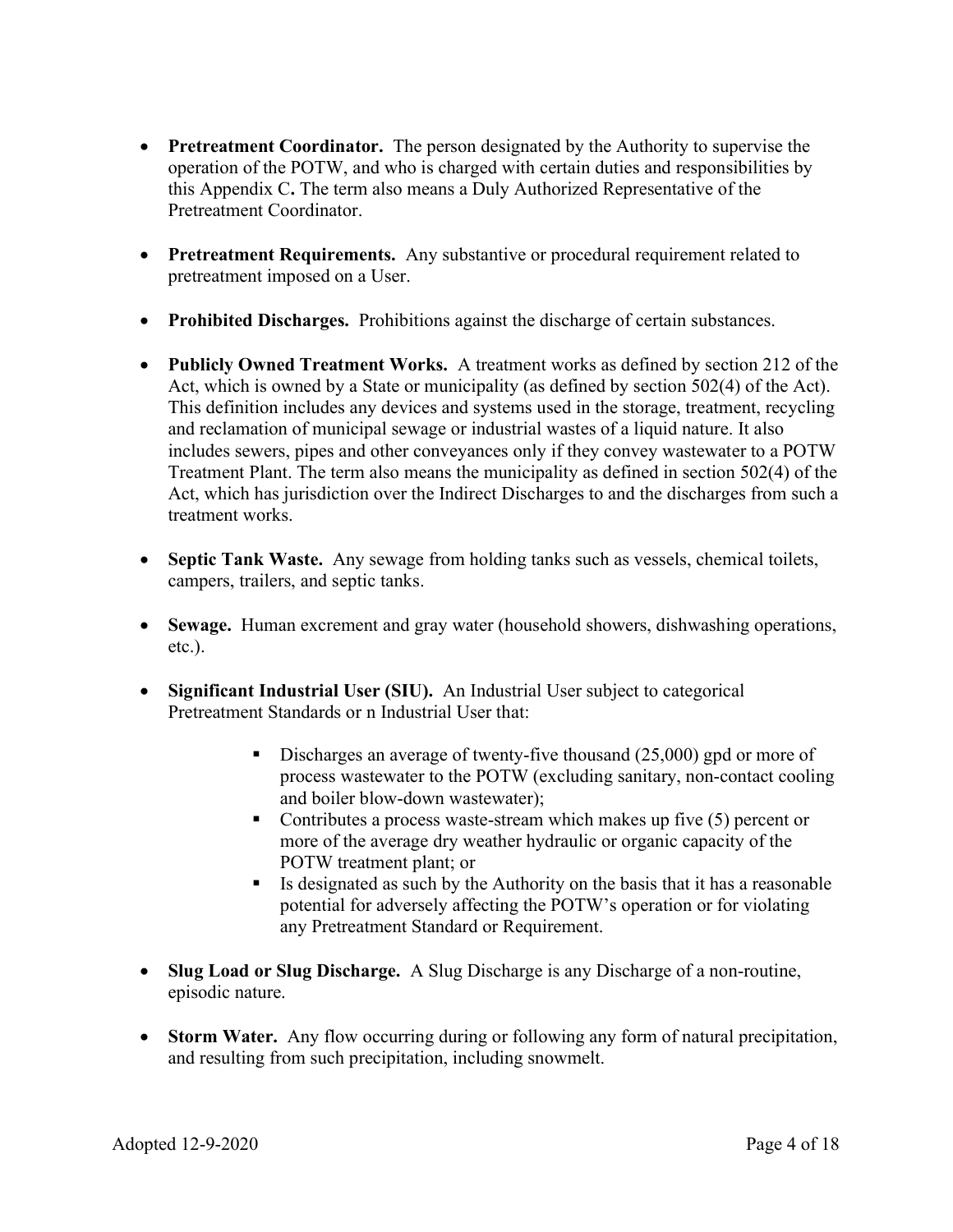- Total Suspended Solids or Suspended Solids. The total suspended matter that floats on the surface of, or is suspended in, water, wastewater, or other liquid, and that is removable by laboratory filtering.
- User or Industrial User. A source of indirect discharge.

# 1.4 Legal Authority for Regulations

These regulations were approved by the Board of Directors of the Authority pursuant to the Amended and Restated Establishing Contract, § 29-1-204.2(3)(e), (j), (k) and (l), C.R.S., and other applicable Colorado and Federal law and regulations.

# 1.5 Reasonableness Standard Applies

The Board of Directors of the Authority delegates the powers and authority granted to the Pretreatment Coordinator in this Appendix C with the following standard to be used by the Pretreatment Coordinator in the exercise thereof: In all situations and instances in which this Appendix C grants authority to the Pretreatment Coordinator to undertake an activity, promulgate a policy, decide upon a course of action, impose a fine or penalty, order compliance, refer a matter to an agency or person, act or determine not to act, or exercise any discretionary power, the Pretreatment Coordinator shall do so reasonably based upon the information, conditions, and circumstances known and prevailing at such time.

# SECTION 2—GENERAL SEWER USE REQUIREMENTS

# 2.1 Prohibited Discharge Standards

- General Prohibitions. No User shall introduce or cause to be introduced into the POTW any pollutant or wastewater which causes Pass Through or Interference.
- Specific Prohibitions. No User shall introduce or cause to be introduced into the POTW the following pollutants, substances, or wastewater:
- Pollutants which create a fire or explosive hazard in the POTW, including, but not limited to, waste-streams with a closed-cup flashpoint of less than 140 degrees F (60 degrees C) using the test methods specified in 40 CFR 261.21;
- Wastewater having a pH less than 6.5 or more than 9.0, or otherwise causing corrosive structural damage to the POTW or equipment.
- Solid or viscous substances in amounts which will cause obstruction of the flow in the POTW resulting in Interference.
- Pollutants which, either singly or by interaction with other pollutants, will cause Interference with the POTW;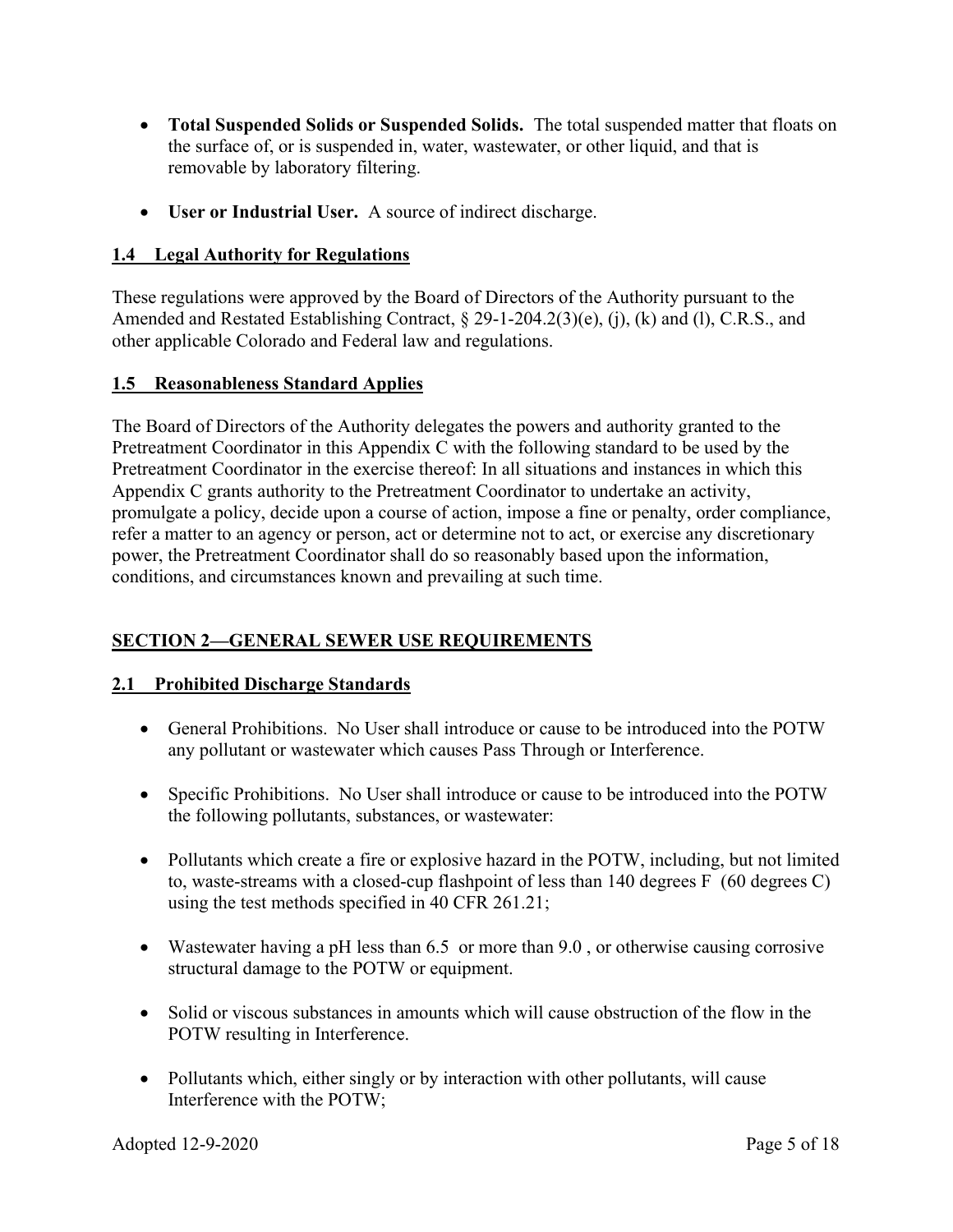- Wastewater having a temperature greater than 104 degrees F (40 degrees C).
- Petroleum oil, non-biodegradable cutting oil, or products of mineral oil origin, in amounts that will cause Interference or Pass Through;
- Pollutants which result in the presence of toxic gases, vapors, or fumes within the POTW in a quantity that may cause acute worker health and safety problems;
- Noxious or malodorous liquids, gases, solids, or other wastewater which, either singly or by interaction with other wastes, are sufficient to create a public nuisance or a hazard to life, or to prevent entry into the sewers for maintenance or repair;
- Wastewater which imparts color which cannot be removed by the treatment process, such as, but not limited to, dye wastes and vegetable tanning solutions, which consequently imparts color to the treatment plant's effluent, thereby violating the Authority's NPDES permit;
- Wastewater containing any radioactive wastes or isotopes except in compliance with applicable State or Federal regulations;
- Storm Water, surface water, ground water, artesian well water, roof runoff, subsurface drainage, swimming pool drainage, condensate, de-ionized water, and Non-contact Cooling Water, unless specifically authorized by the Pretreatment Coordinator;
- Sludge's, screenings, or other residues from the pretreatment of industrial wastes;
- Medical Wastes, except as specifically authorized by the Pretreatment Coordinator in an individual wastewater discharge permit or a general permit;
- Wastewater causing, alone or in conjunction with other sources, the treatment plant's effluent to fail toxicity test;
- Detergents, surface-active agents, or other substances which might cause excessive foaming in the POTW;
- Fats, oils, or greases of animal or vegetable origin in concentrations greater than ( 500)  $mg/l$ ;
- Wastewater causing two readings on an explosion hazard meter at the point of discharge into the POTW, or at any point in the POTW, of more than five percent (5%) or any single reading over ten percent (10%) of the Lower Explosive Limit of the meter.
- The discharge of any substance, which if otherwise disposed of would be, considered hazardous waste is prohibited.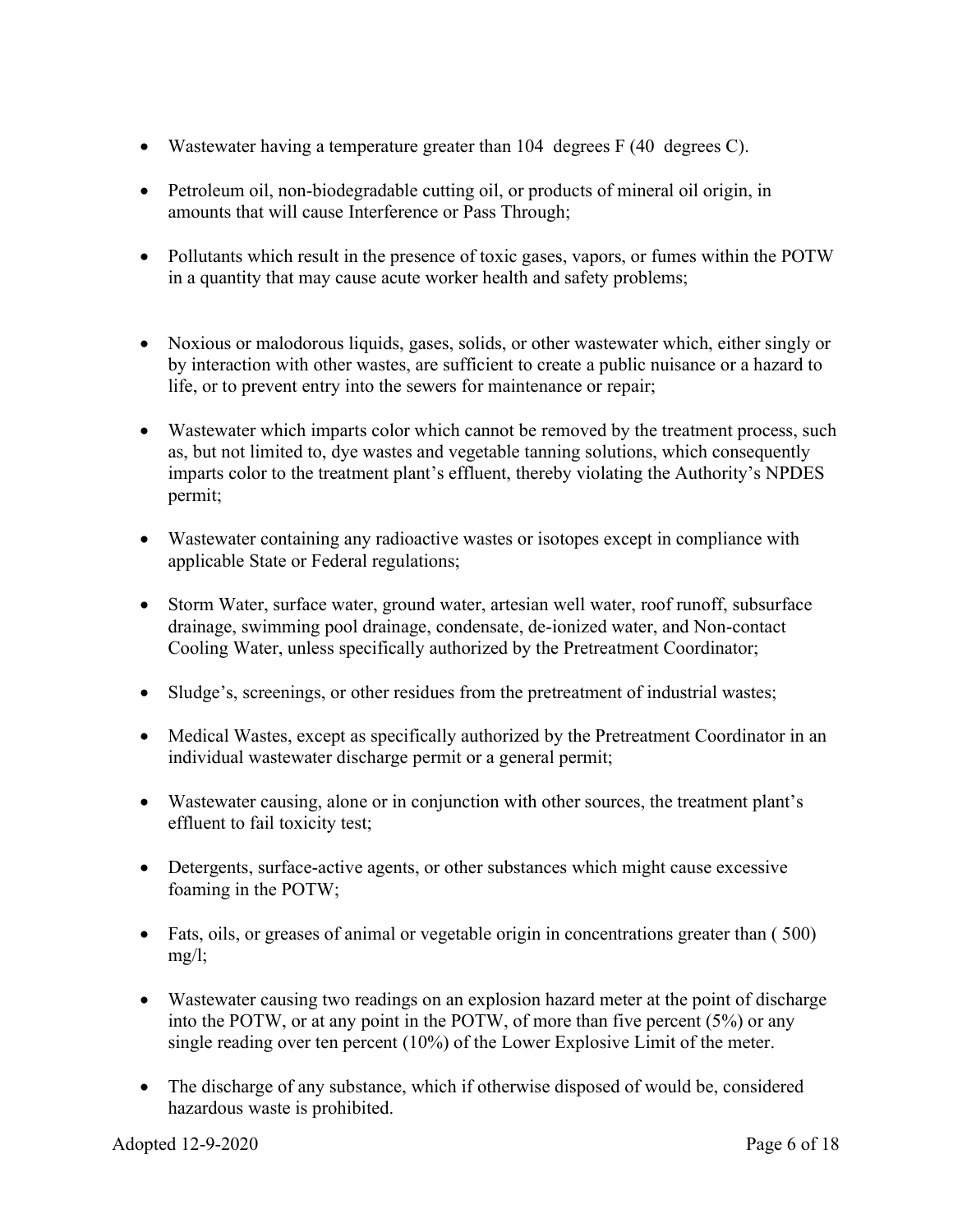• Pollutants, substances, or wastewater prohibited by this Section shall not be processed or stored in such a manner that they could be discharged to the POTW.

# 2.2 National Categorical Pretreatment Standards

Users must comply with the Categorical Pretreatment Standards found at 40 CFR Chapter I, Subchapter N, Parts 405–471(inclusive) or Colorado Pretreatment Standards, whichever is stricter.

# 2.3 Reserved

# 2.4 Authority's Right of Revision

The Authority reserves the right to establish, by Resolution or in individual wastewater discharge permits or in general permits, more stringent Standards or Requirements on discharges to the POTW consistent with the purpose of this Appendix C.

# 2.5 Dilution

No User shall ever increase the use of process water, or in any way attempt to dilute a discharge, as a partial or complete substitute for adequate treatment to achieve compliance with a discharge limitation unless expressly authorized by an applicable Pretreatment Standard or Requirement. The Pretreatment Coordinator may impose mass limitations on Users who are using dilution to meet applicable Pretreatment Standards or Requirements or in other cases when the imposition of mass limitations is appropriate.

# SECTION 3—PRETREATMENT OF WASTEWATER

# 3.1 Pretreatment Facilities

Users shall provide wastewater treatment as necessary to comply with this Appendix C. Any facilities necessary for compliance shall be provided, operated, and maintained at the User's expense. Detailed plans describing such facilities and operating procedures shall be submitted to the Pretreatment Coordinator for review, and shall be acceptable to the Pretreatment Coordinator before such facilities are constructed. The review of such plans and operating procedures shall in no way relieve the User from the responsibility of modifying such facilities as necessary to produce a discharge acceptable to the Authority under the provisions of this Appendix C.

# 3.2 Additional Pretreatment Measures

 Whenever deemed necessary, the Pretreatment Coordinator may require Users to restrict their discharge during peak flow periods, designate that certain wastewater be discharged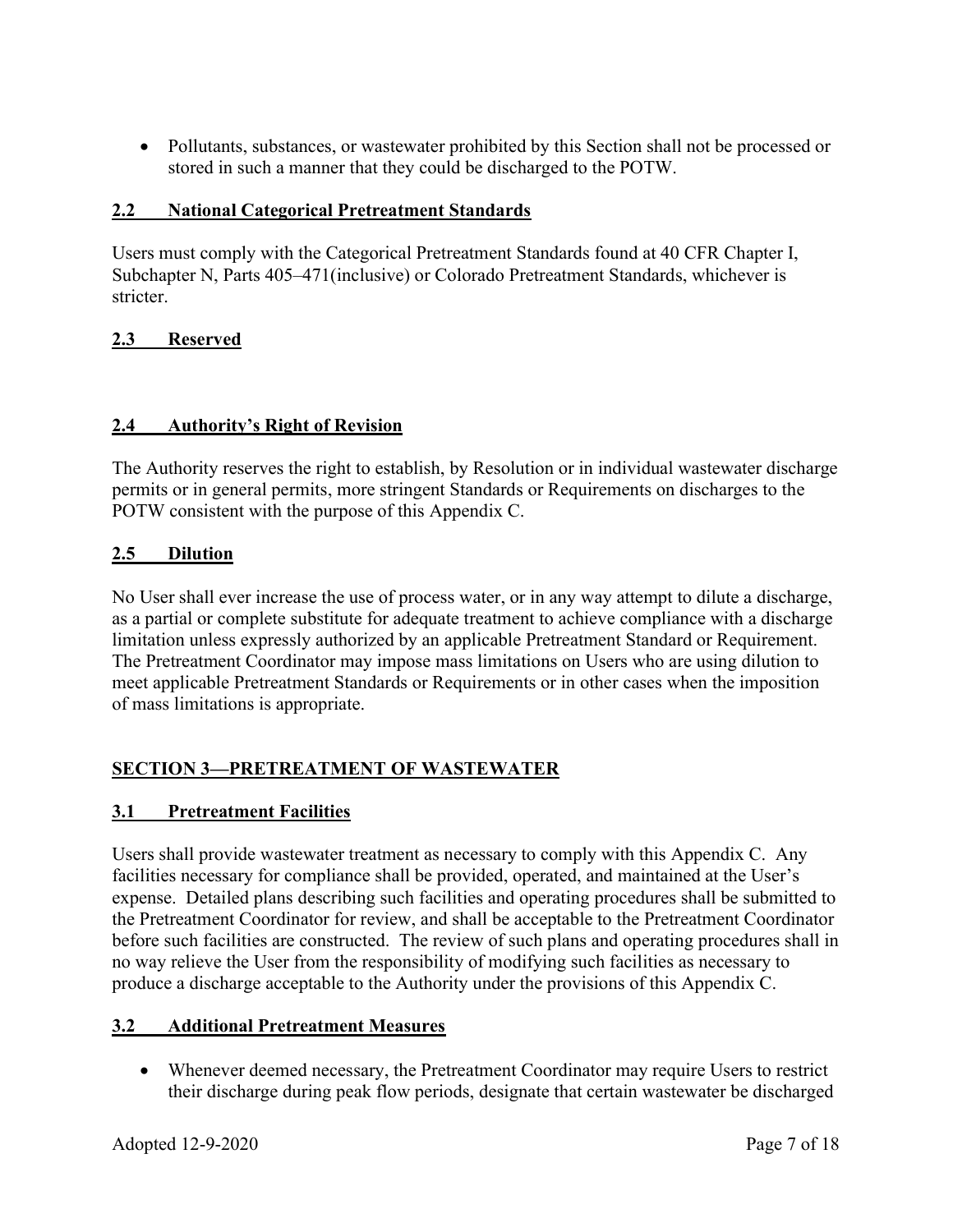only into specific sewers, relocate and/or consolidate points of discharge, separate sewage waste-streams from industrial waste-streams, and such other conditions as may be necessary to protect or maintain the POTW and determine the User's compliance with the requirements of this Appendix C.

- The Pretreatment Coordinator may require any person discharging into the POTW to install and maintain, on their property and at their expense, a suitable storage and flow-control facility to ensure equalization of flow. An individual wastewater discharge permit or a general permit may be issued solely for flow equalization.
- Grease, oil, and sand interceptors shall be provided (by the user) when, in the opinion of the Pretreatment Coordinator, they are necessary for the proper handling of wastewater containing excessive amounts of grease and oil, or sand; except that such interceptors shall not be required for residential users. All interception units shall be of a type and capacity approved by the Pretreatment Coordinator and shall be so located to be easily accessible for cleaning and inspection. Such interceptors shall be installed, inspected, cleaned, and repaired by the User at their expense. Grease, oil and sand interceptors shall be cleaned every six (6) months. The Pretreatment Coordinator may modify the cleaning schedule to assure proper pretreatment of the waste stream.
- Users with the potential to discharge flammable substances may be required to install and maintain an approved combustible gas detection meter.

# 3.3 Accidental Discharge/Slug Discharge Control Plans

The Pretreatment Coordinator shall evaluate whether each SIU needs an accidental discharge/slug discharge control plan or other action to control Slug Discharges. The Pretreatment Coordinator may require any User to develop, submit for approval, and implement such a plan or take such other action that may be necessary to control Slug Discharges. Alternatively, the Pretreatment Coordinator may develop such a plan for any User. An accidental discharge/slug discharge control plan shall address, at a minimum, the following:

- Description of discharge practices, including non-routine batch discharges;
- Description of stored chemicals;
- Procedures for immediately notifying the Pretreatment Coordinator of any accidental or Slug Discharge, as required by Section 6.6 of this Appendix C; and
- Procedures to prevent adverse impact from any accidental or Slug Discharge. Such procedures include, but are not limited to, inspection and maintenance of storage areas, handling and transfer of materials, loading and unloading operations, control of plant site runoff, worker training, building of containment structures or equipment, measures for containing toxic organic pollutants, including solvents, and/or measures and equipment for emergency response.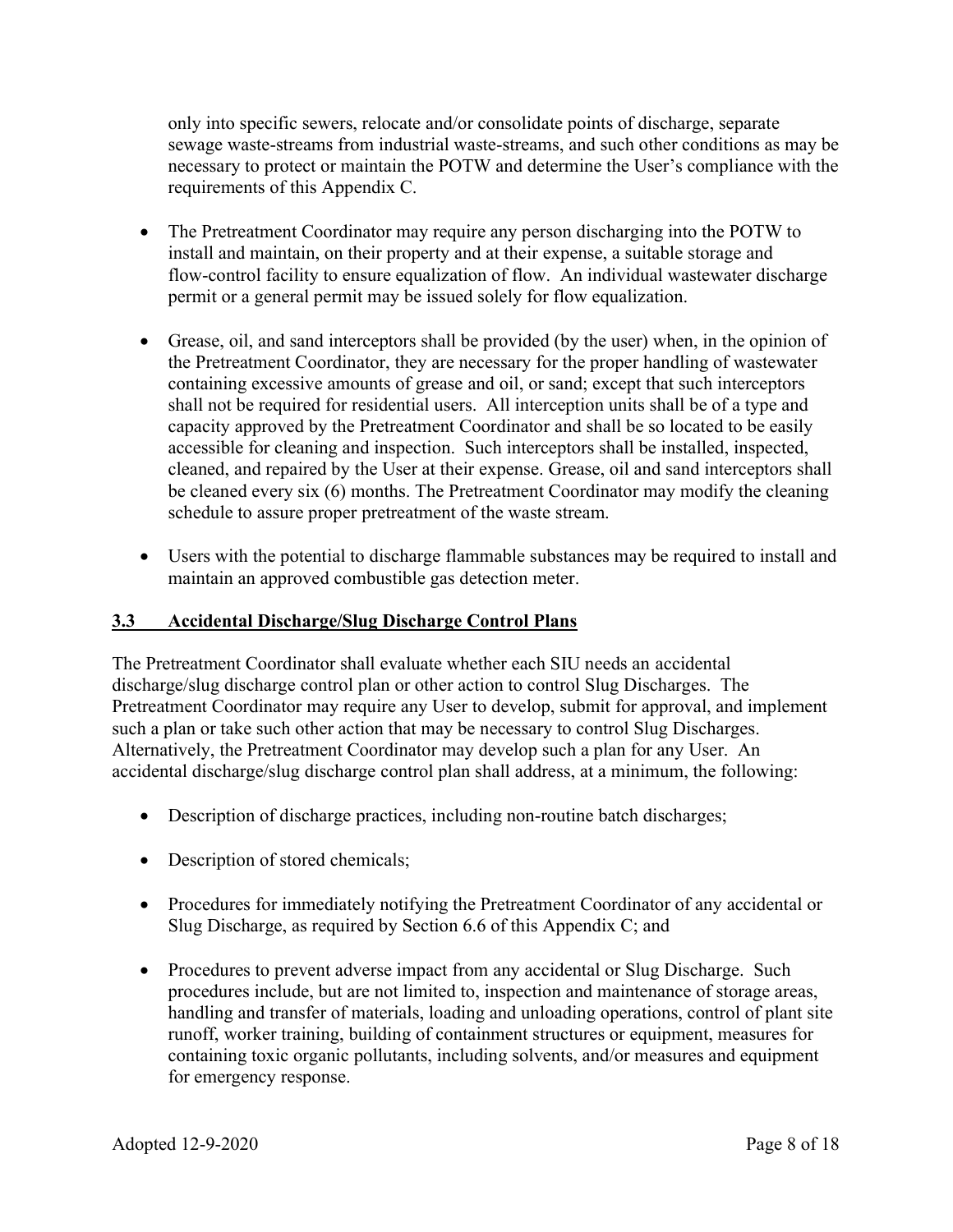# 3.4 Hauled Wastewater (Reserved)

# SECTION 4—INDIVIDUAL WASTEWATER DISCHARGE PERMITS and GENERAL PERMITS

#### 4.1 Wastewater Analysis

When requested by the Pretreatment Coordinator, a User must submit information on the nature and characteristics of its wastewater within Thirty (30) days of the request. The Pretreatment Coordinator is authorized to prepare a form for this purpose and may periodically require Users to update this information.

#### 4.2 Individual Wastewater Discharge Permit and General Permit Requirement

- No Significant Industrial User shall discharge wastewater into the POTW without first obtaining an individual wastewater discharge permit, or a general permit, from the Pretreatment Coordinator, except that a Significant Industrial User that has filed a timely application pursuant to Section 4.3 of this Appendix C may continue to discharge for the time period specified therein.
- The Pretreatment Coordinator may require other Users to obtain individual wastewater discharge permits, or general permits, as necessary to carry out the purposes of this Appendix C.
- Any violation of the terms and conditions of an individual wastewater discharge permit, or a general permit, shall be deemed a violation of this Appendix C and subjects the wastewater discharge permittee to the sanctions set out in Sections 10 through 12 of this Appendix C. Obtaining an individual wastewater discharge permit, or a general permit, does not relieve a permittee of its obligation to comply with all Federal and State Pretreatment Standards or Requirements or with any other requirements of Federal, State, and local law.

#### 4.3 Individual Wastewater Discharge and General Permitting: Existing Connections.

Any User required to obtain an individual wastewater discharge permit, or a general permit who was discharging wastewater into the POTW prior to the effective date of this Appendix C and who wishes to continue such discharges in the future, shall, within sixty (60) days after said date, apply to the Pretreatment Coordinator for an individual wastewater discharge permit, or a general permit, in accordance with Section 4.5 of this Appendix C, and shall not cause or allow discharges to the POTW to continue after one hundred twenty (120) days of the effective date of this Appendix C except in accordance with an individual wastewater discharge permit, or a general permit, issued by the Pretreatment Coordinator.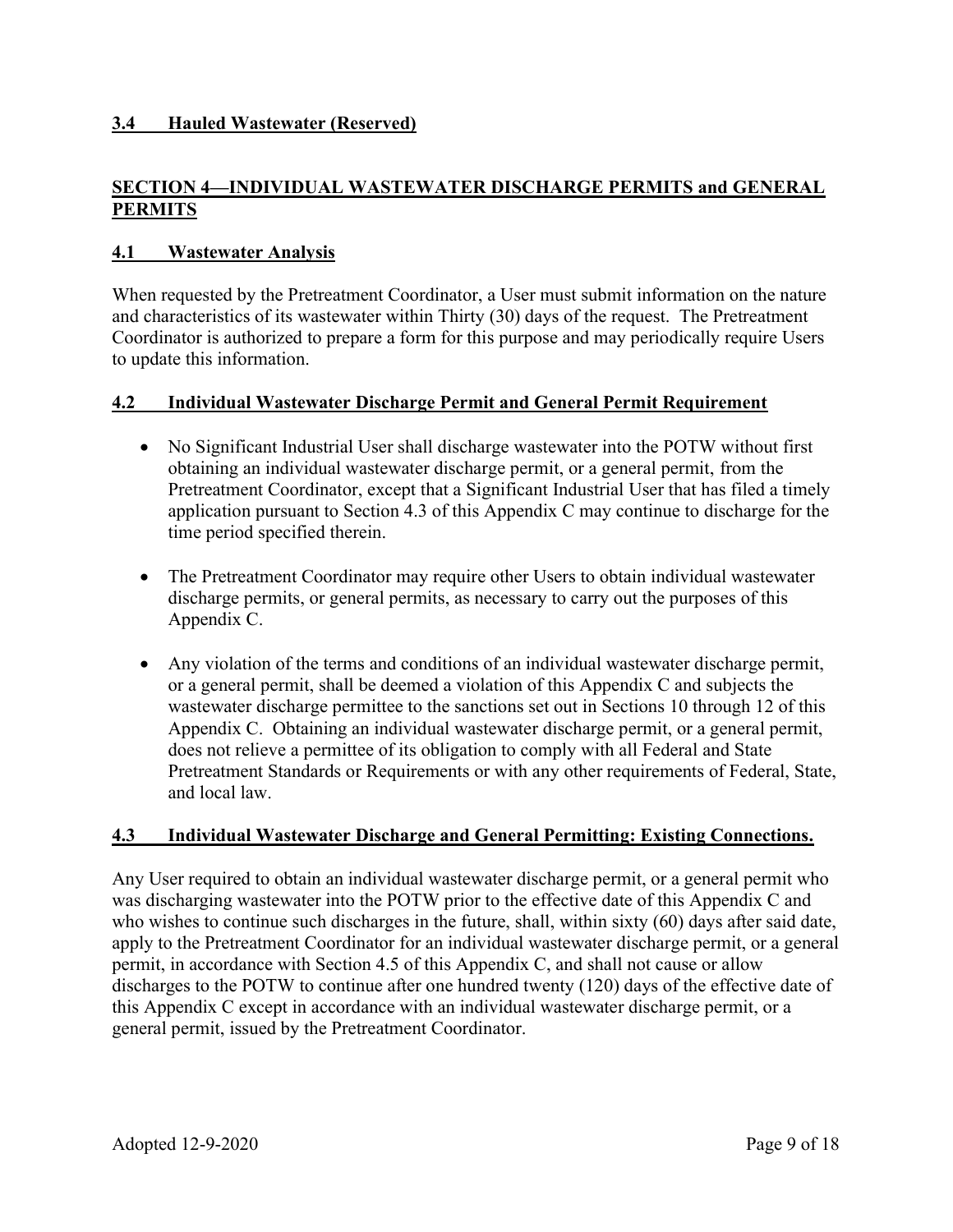# 4.4 Individual Wastewater Discharge and General, Permitting: New Connections.

Any User required to obtain an individual wastewater discharge permit, or a general permit, who proposes to begin or recommence discharging into the POTW, must obtain such permit prior to the beginning or recommencing of such discharge. An application for this individual wastewater discharge permit, or general permit, in accordance with Section 4.5 of this Appendix C, must be filed at least sixty (60) days prior to the date upon which any discharge will begin or recommence.

#### 4.5 Individual Wastewater Discharge and General Permit Decisions.

The Pretreatment Coordinator will evaluate the data furnished by the User and may require additional information. Within sixty (60) days of receipt of a complete permit application, the Pretreatment Coordinator will determine whether to issue an individual wastewater discharge permit, or a general permit. The Pretreatment Coordinator may deny any application for an individual wastewater discharge permit, or a general permit.

# SECTION 5—INDIVIDUAL WASTEWATER DISCHARGE AND GENERAL PERMIT **ISSUANCE**

#### 5.1 Individual Wastewater Discharge and General Permit Duration

An individual wastewater discharge permit, or a general permit, shall be issued for a time period, not to exceed five (5) years.

#### 5.2 Permit Modification

The Pretreatment Coordinator may modify an individual wastewater discharge permit, or general permit for good cause, including, but not limited to, the following reasons:

- To incorporate any new or revised Federal, State, or local Pretreatment Standards or Requirements;
- To address significant alterations or additions to the User's operation, processes, or wastewater volume or character since the time of the individual wastewater discharge permit issuance;
- A change in the POTW that requires either a temporary or permanent reduction or elimination of the authorized discharge;
- Information indicating that the permitted discharge poses a threat to the Authority's POTW, Authority personnel, the receiving waters, or impacts the quality of sludge or solids.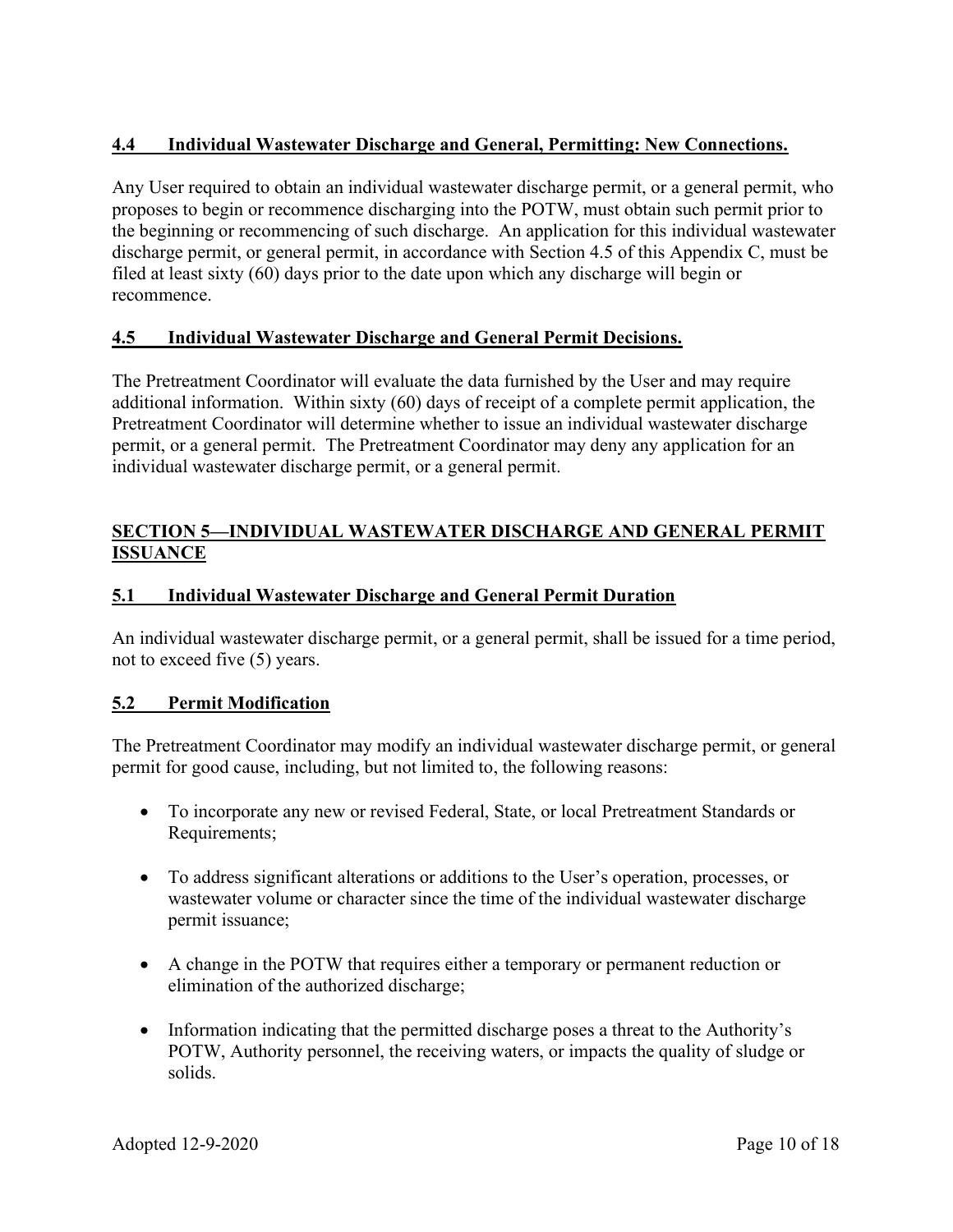- Violation of any terms or conditions of the individual wastewater discharge permit;
- Misrepresentations or failure to fully disclose all relevant facts in the wastewater discharge permit application or in any required reporting;
- Revision of or a grant of variance from categorical Pretreatment Standards pursuant to 40 CFR 403.13;
- To correct typographical or other errors in the individual wastewater discharge permit.

# 5.3 Individual Wastewater Discharge Permit and General Permit Transfer

Discharge permits are not transferable. New owners or operators must apply for a permit within 30 days of ownership change.

# 5.4 Individual Wastewater Discharge Permit and General Permit Reissuance

A User with an expiring individual wastewater discharge permit or general permit shall apply for individual wastewater discharge permit or general permit reissuance by submitting a complete permit application, in accordance with Section 4.5 of this Appendix C, a minimum of sixty (60) days prior to the expiration of the User's existing individual wastewater discharge permit or general permit.

#### 5.5 Regulation of Waste Received from Other Jurisdictions

If another municipality, or User located within another municipality, contributes wastewater to the POTW, the Pretreatment Coordinator shall draft and recommend to the Board of Directors that the Authority enter into an inter-municipal agreement with the contributing municipality granting ACWWA full pretreatment authority within the contributing municipality.

# SECTION 6—REPORTING REQUIREMENTS

#### 6.1 Baseline Monitoring Reports

Industrial users may be required, at the Pretreatment Coordinator's discretion to submit a baseline monitoring report.

#### 6.2 Compliance Schedule Progress Reports

Compliance Progress Reports may be required by the Pretreatment Coordinator.

#### 6.3 Periodic Compliance Reports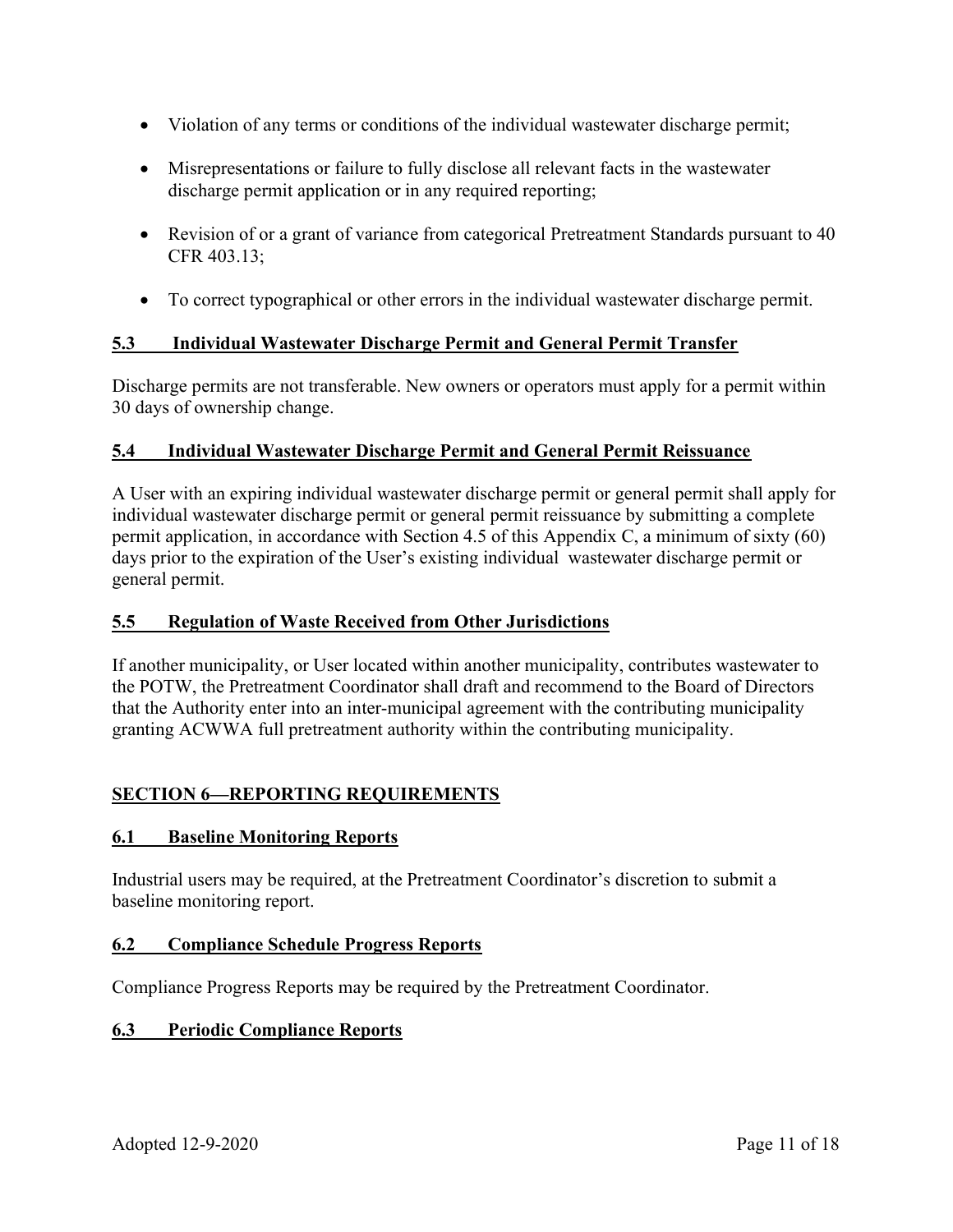All SIUs are required to submit periodic compliance reports even if they have been designated a Non-Significant Categorical Industrial User at a frequency determined by the Pretreatment Coordinator.

# 6.4 Reports of Changed Conditions

Each User must notify the Pretreatment Coordinator of any significant changes to the User's operations or system which might alter the nature, quality, or volume of its wastewater at least thirty (30) days before the change.

- The Pretreatment Coordinator may require the User to submit such information as may be deemed necessary to evaluate the changed condition, including the submission of a wastewater discharge permit application under Section 4.5 of this Appendix C.
- The Pretreatment Coordinator may issue an individual wastewater discharge permit or a general permit under Section 5.7 of this Appendix C or modify an existing wastewater discharge permit or a general permit under Section 5.4 of this Appendix C in response to changed conditions or anticipated changed conditions.

# 6.5 Reports of Potential Problems

- In the case of any discharge, including, but not limited to, accidental discharges, discharges of a non routine, episodic nature, a non customary batch discharge, a Slug Discharge or Slug Load, that might cause potential problems for the POTW, the User shall immediately telephone and notify the Pretreatment Coordinator of the incident. This notification shall include the location of the discharge, type of waste, concentration and volume, if known, and corrective actions taken by the User.
- Significant Industrial Users are required to notify the Pretreatment Coordinator immediately of any changes at its facility affecting the potential for a Slug Discharge.

# 6.6 Reports from Un-permitted Users

All Users, whether required to obtain an individual wastewater discharge permit or general permit or not, shall provide appropriate reports to the Pretreatment Coordinator as the Pretreatment Coordinator may require.

# 6.7 Analytical Requirements

All pollutant analyses, including sampling techniques, to be submitted as part of a wastewater discharge permit application or report shall be performed in accordance with the techniques prescribed in 40 CFR Part 136 and amendments thereto, unless otherwise specified in an applicable categorical Pretreatment Standard.

# 6.8 Sample Collection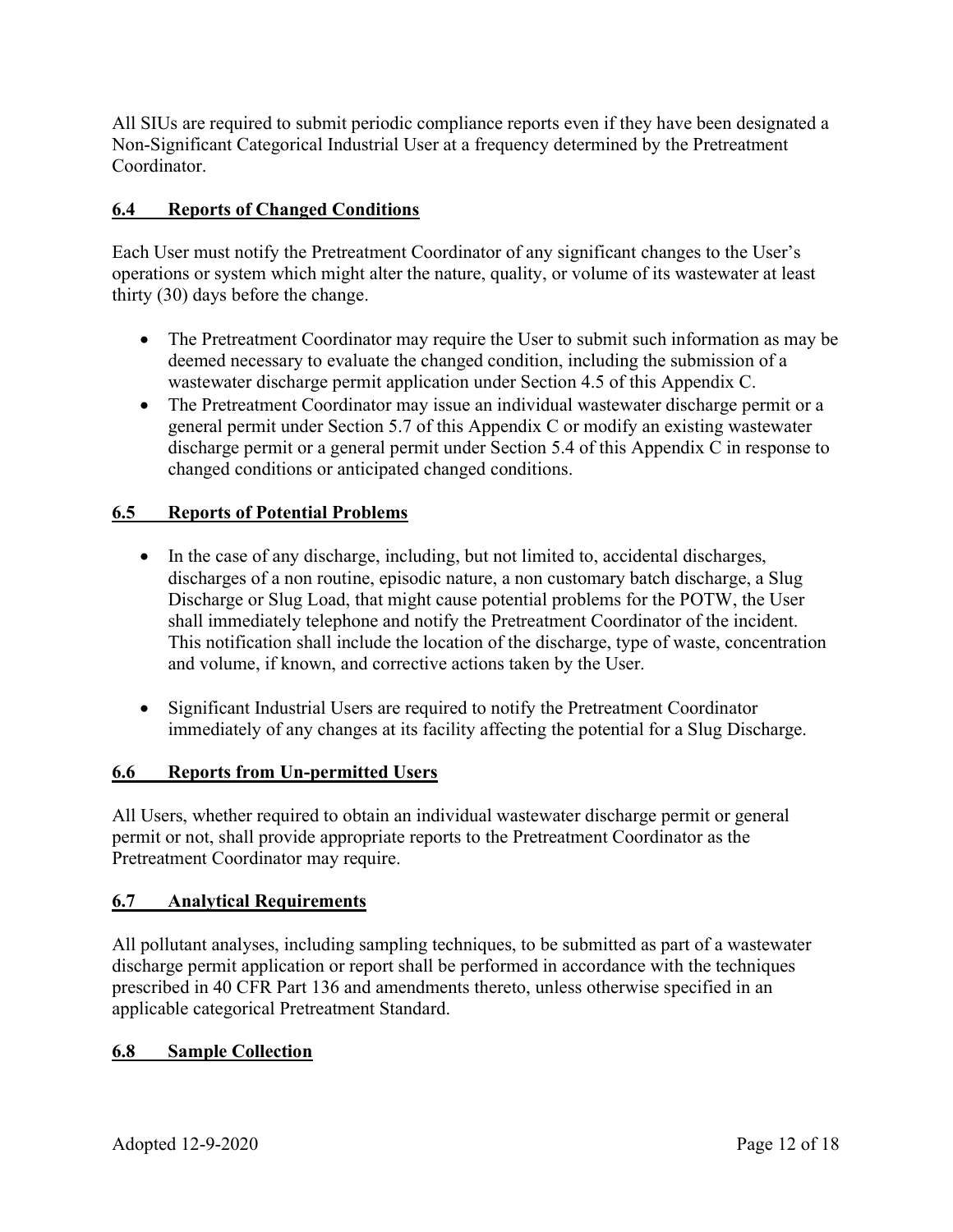Samples collected to satisfy reporting requirements must be based on data obtained through appropriate sampling and analysis performed during the period covered by the report, based on data that is representative of conditions occurring during the reporting period.

# 6.9 Date of Receipt of Reports

Written reports will be deemed to have been submitted on the date postmarked. For reports, which are not mailed, postage prepaid, into a mail facility serviced by the United States Postal Service, the date of receipt of the report shall govern.

# 6.10 Recordkeeping

Users subject to the reporting requirements of this Appendix C shall retain, and make available for inspection and copying, all records of information obtained pursuant to any monitoring activities required by this Appendix C, any additional records of information obtained pursuant to monitoring activities undertaken by the User independent of such requirements, and documentation associated with Best Management Practices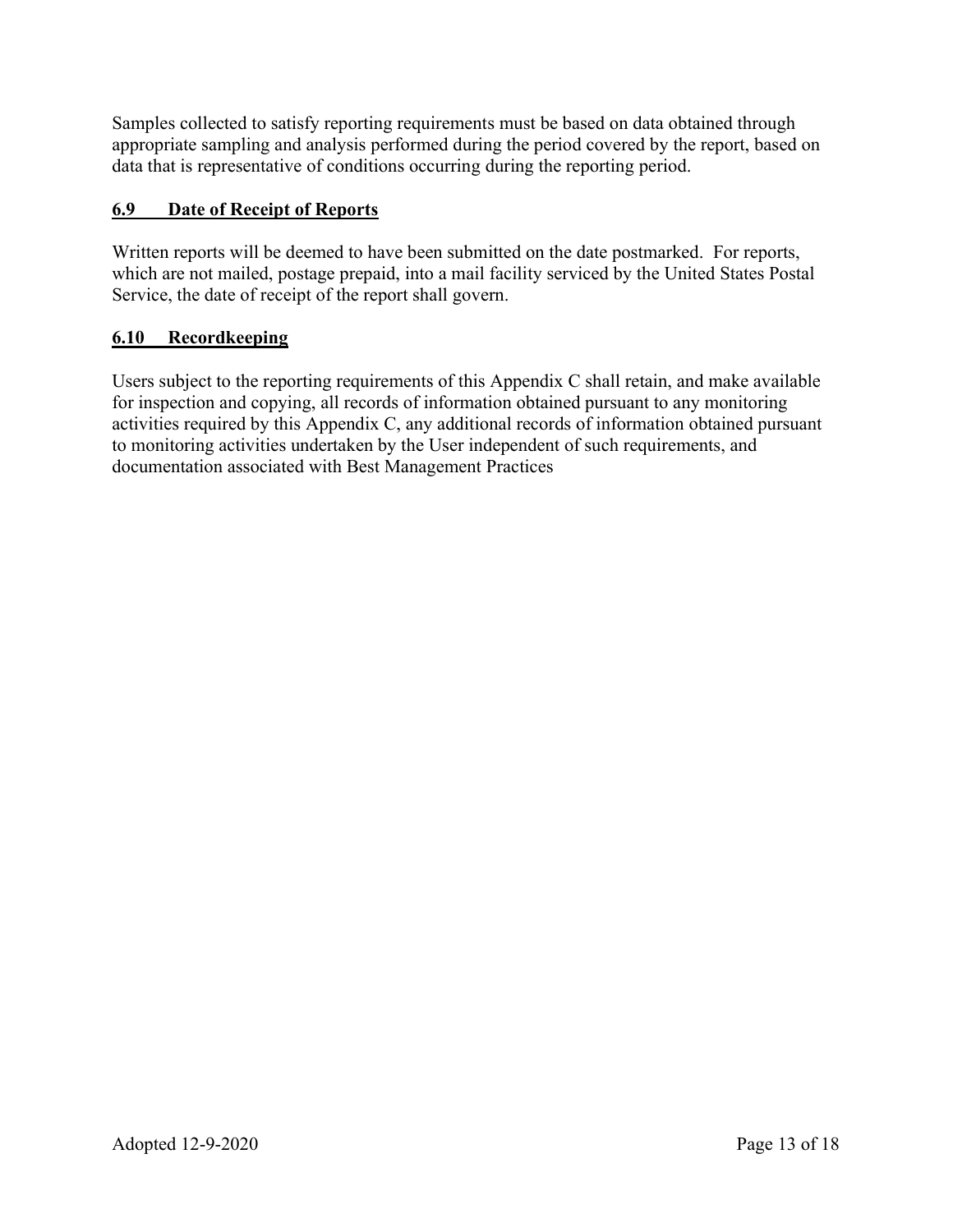# 6.11 Certification Statements

- The following certification statement must be signed by an Authorized Representative as defined in Section 1.4 C:
- I certify under penalty of law that this document and all attachments were prepared under my direction or supervision in accordance with a system designed to assure that qualified personnel properly gather and evaluate the information submitted. Based on my inquiry of the person or persons who manage the system, or those persons directly responsible for gathering the information, the information submitted is, to the best of my knowledge and belief, true, accurate, and complete. I am aware that there are significant penalties for submitting false information, including the possibility of fine and imprisonment for knowing violations.
- Annual Certification for Non-Significant Categorical Industrial Users—A facility determined to be a Non-Significant Categorical Industrial User by [the Pretreatment Coordinator] pursuant to  $1.4$  GG(3) and  $4.7$  C [Note: See 40 CFR 403.3(v)(2)] must annually submit the following certification statement signed in accordance with the signatory requirements in  $1.4 \text{ C}$  [Note: See 40 CFR 403.120(l)]. This certification must accompany an alternative report required by the Pretreatment Coordinator:
	- "Based on my inquiry of the person or persons directly responsible for managing compliance with the categorical Pretreatment Standards under 40 CFR . I certify that, to the best of my knowledge and belief that during the period from \_\_\_\_\_\_\_\_\_\_,  $\qquad \qquad \text{to} \qquad \qquad \text{[months, days, year]}:$
	- $\circ$  The facility described as
		- [facility name] met the definition of a Non-Significant Categorical Industrial User as described in 1.4 GG (3); [Note: See 40 CFR  $403.3(v)(2)$ ]
	- o The facility complied with all applicable Pretreatment Standards and requirements during this reporting period; and (c) the facility never discharged more than 100 gallons of total categorical wastewater on any given day during this reporting period.
		- This compliance certification is based on the following information."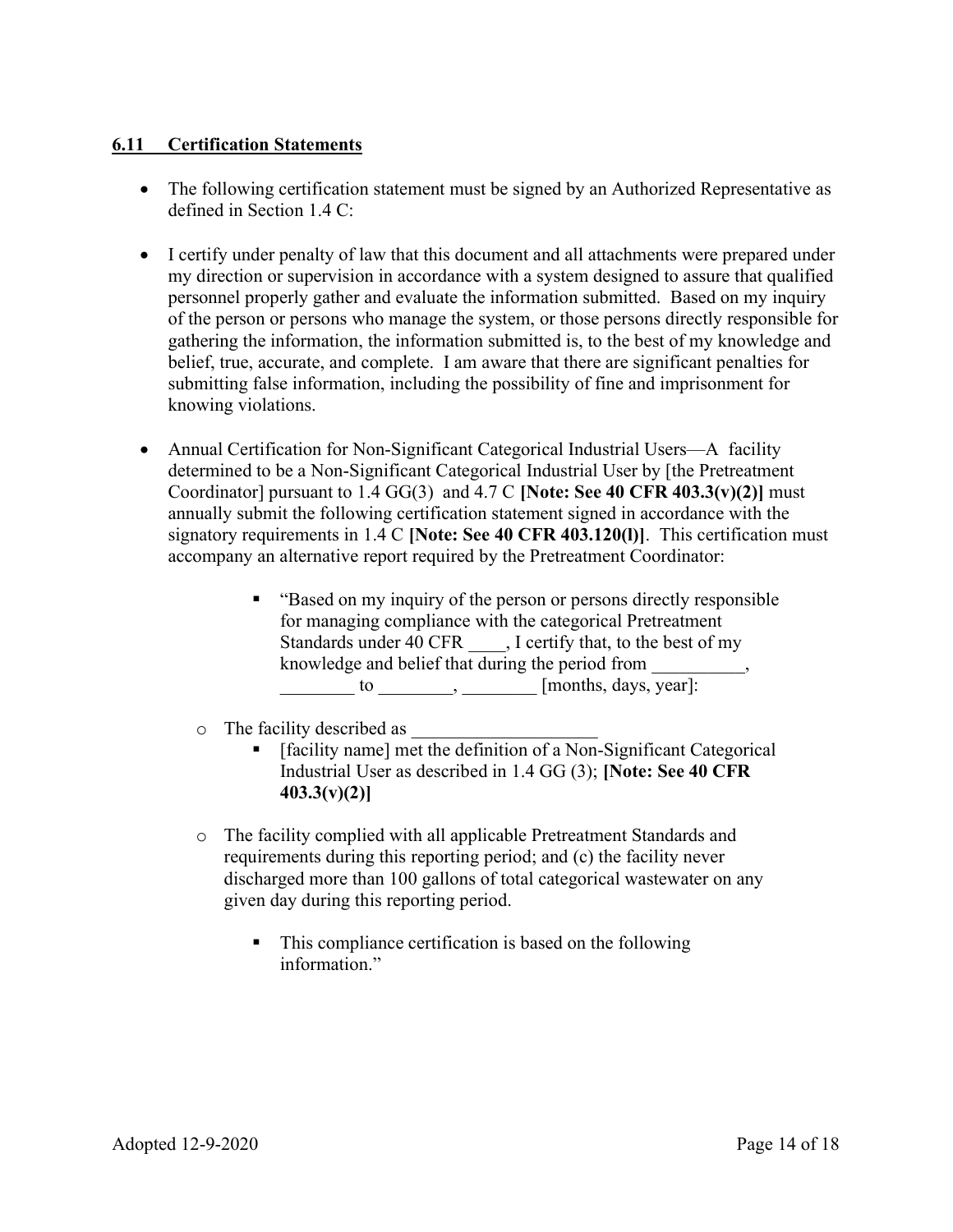# SECTION 7—COMPLIANCE MONITORING

# 7.1 Right of Entry: Inspection and Sampling

The Pretreatment Coordinator shall have the right to enter the premises of any User to determine whether the User is complying with all requirements of this Appendix C and any individual wastewater discharge permit or general permit or order issued hereunder. Users shall allow the Pretreatment Coordinator ready access to all parts of the premises for the purposes of inspection, sampling, records examination and copying, and the performance of any additional duties.

# 7.2 Search Warrants

If the Pretreatment Coordinator has been refused access to a building, structure, or property, or any part thereof, and is able to demonstrate probable cause to believe that there may be a violation of this Appendix C, or that there is a need to inspect and/or sample as part of a routine inspection and sampling program of the Authority designed to verify compliance with this Appendix C or any permit or order issued hereunder, or to protect the overall public health, safety and welfare of the community, the Pretreatment Coordinator may seek issuance of a search warrant from the appropriate Court.

# SECTION 8—PUBLICATION OF USERS IN SIGNIFICANT NONCOMPLIANCE

The Pretreatment Coordinator shall publish annually, in a newspaper of general circulation that provides meaningful public notice within the jurisdictions served by [the POTW], a list of the Users which, at any time during the previous twelve (12) months, were in Significant Noncompliance with applicable Pretreatment Standards and Requirements.

# SECTION 9—ADMINISTRATIVE ENFORCEMENT REMEDIES

# 9.1 Administrative actions

Administrative Actions will be conducted in a manner consistent with the Enforcement Response Plan.

# 9.2 Administrative Fines

 When the Pretreatment Coordinator finds that a User has violated, or continues to violate, any provision of this Appendix C, an individual wastewater discharge permit, or a general permit or order issued hereunder, or any other Pretreatment Standard or Requirement, the Pretreatment Coordinator may fine such User in an amount not to exceed ten thousand (10,000) dollars. Such fines shall be assessed on a per-violation, per-day basis. In the case of monthly or other long-term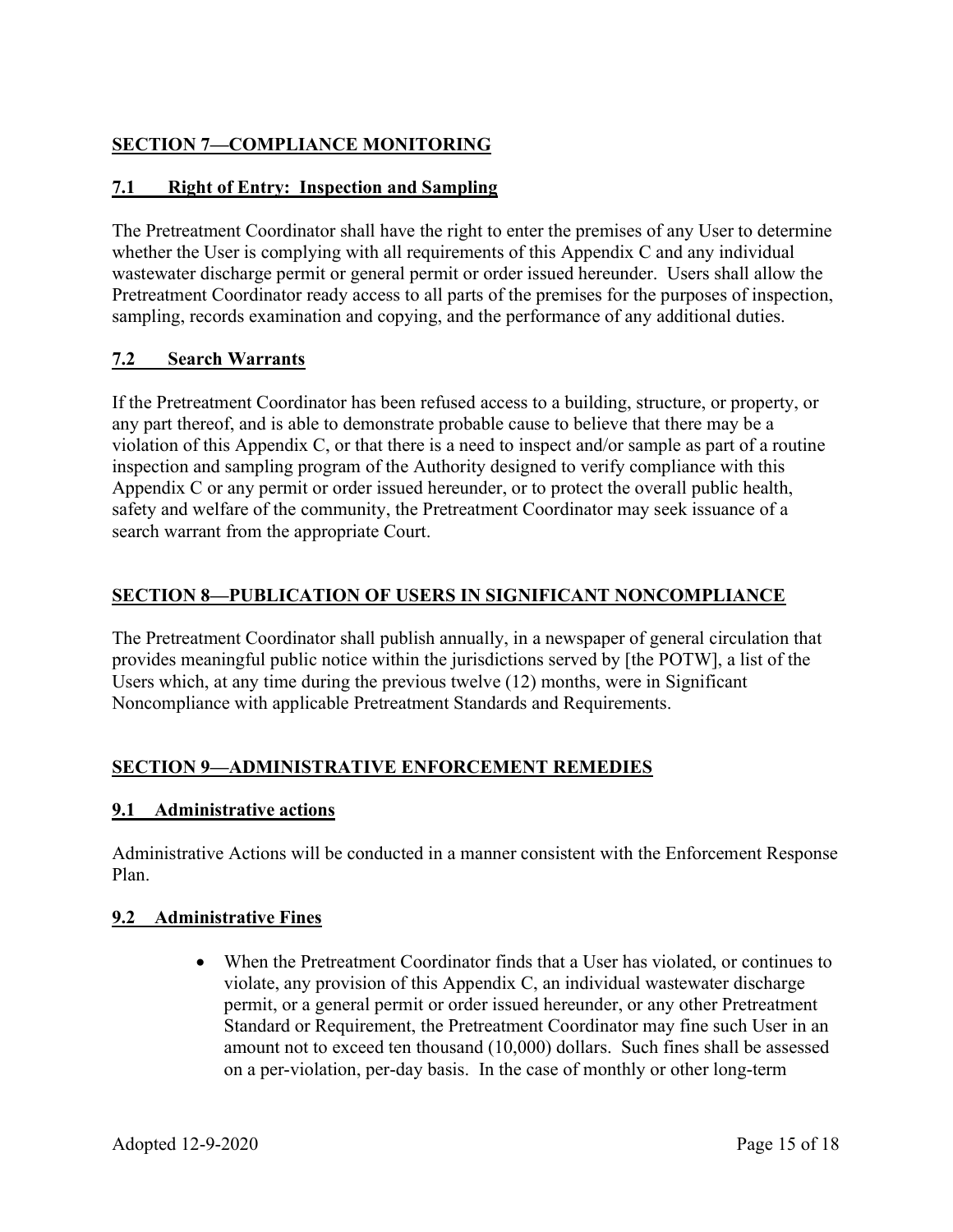average discharge limits, fines shall be assessed for each day during the period of violation.

 Unpaid charges, fines, and penalties ("amount due") shall, after thirty (30) calendar days after their scheduled "due date", be assessed an additional penalty of five percent (5%) of the unpaid balance, and thereafter an additional penalty of five percent (5%) per month or fraction thereof to a maximum of twenty-five percent (25%) of the amount due, and interest shall accrue on the amount due after thirty (30) calendar days at a rate of one and one-half percent (1.50%) per month. A perpetual lien against the User's property shall exist and may be recorded for unpaid charges, fines, and penalties.

#### 9.3 Emergency Suspensions

- The Pretreatment Coordinator may immediately suspend a User's discharge, after informal notice to the User, whenever such suspension is necessary to stop an actual or threatened discharge, which reasonably appears to present, or cause an imminent or substantial endangerment to the health or welfare of persons. The Pretreatment Coordinator may also immediately suspend a User's discharge, after notice and opportunity to respond, that threatens to interfere with the operation of the POTW, or which presents, or may present, an endangerment to the environment.
- The Pretreatment Coordinator may immediately suspend a User's receipt of water service from the Authority, after informal notice to the User, whenever such suspension is necessary to stop an actual or threatened discharge, which reasonably appears to present, or cause an imminent or substantial endangerment to the health or welfare of persons. The Pretreatment Coordinator may also immediately suspend a User's receipt of water service from the Authority, after notice and opportunity to respond, that threatens to interfere with the operation of the POTW, or which presents, or may present, an endangerment to the environment.
- Nothing in this Section shall be interpreted as requiring a hearing prior to any Emergency Suspension under this Section.

#### 9.4 Cost of Collection

Nothing in this section shall be construed to prohibit the Authority from recovering the costs of collection, including but not limited to disconnection or reconnection fees, reinstatement charges, or penalties where fraud is involved.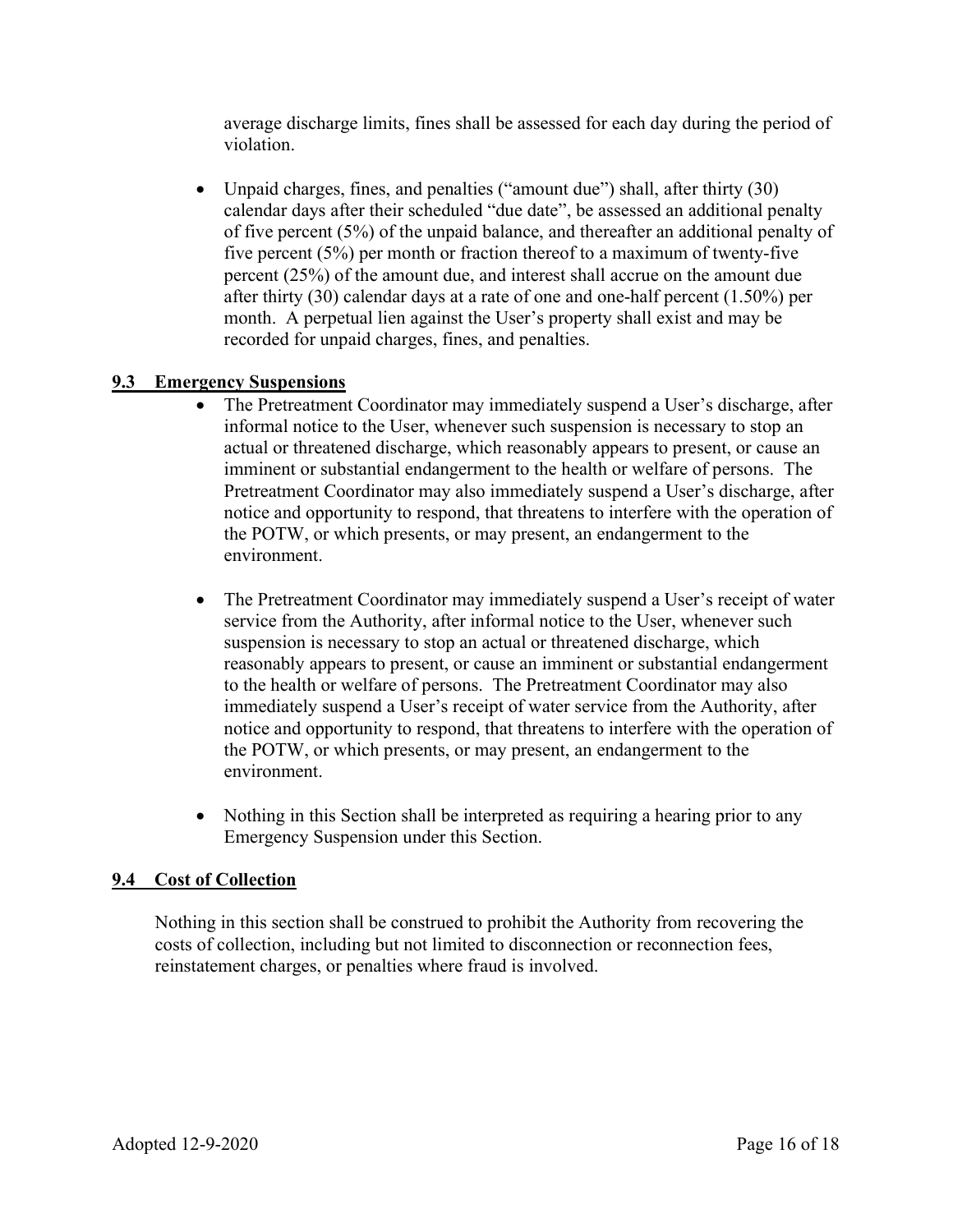# SECTION 10—JUDICIAL ENFORCEMENT REMEDIES

# 10.1 Criminal Prosecution

Any non-compliance or violation of pretreatment policies may be referred to other agencies for legal action.

# 10.2 Remedies Nonexclusive

The remedies provided for in this Appendix C are not exclusive. The Pretreatment Coordinator may take any, all, or any combination of these actions against a noncompliant User. Enforcement of pretreatment violations will generally be in accordance with the Authority's enforcement response plan. However, the Pretreatment Coordinator may take other action against any User when the circumstances warrant. Further, the Pretreatment Coordinator is empowered to take more than one enforcement action against any noncompliant User.

# SECTION 11 - PRETREATMENT CHARGES AND FEES

# 11.1 Charges and Fees

The Authority may adopt reasonable fees for reimbursement of costs of setting up and operating the Authority's Pretreatment Program, which may include:

- Fees for wastewater discharge permit applications including the cost of processing such applications;
- Fees for monitoring, inspection, and surveillance procedures including the cost of collection and analyzing a User's discharge, and reviewing monitoring reports and certification statements submitted by Users;
- Fees for reviewing and responding to accidental discharge procedures and construction;
- Fees for filing appeals;
- Fees to recover administrative and legal costs associated with the enforcement activity taken by the Pretreatment Coordinator to address IU noncompliance; and
- Other fees as the Authority may deem necessary to carry out the requirements contained herein. These fees relate solely to the matters covered by this Appendix C and are separate from all other fees, fines, and penalties chargeable by the Authority.